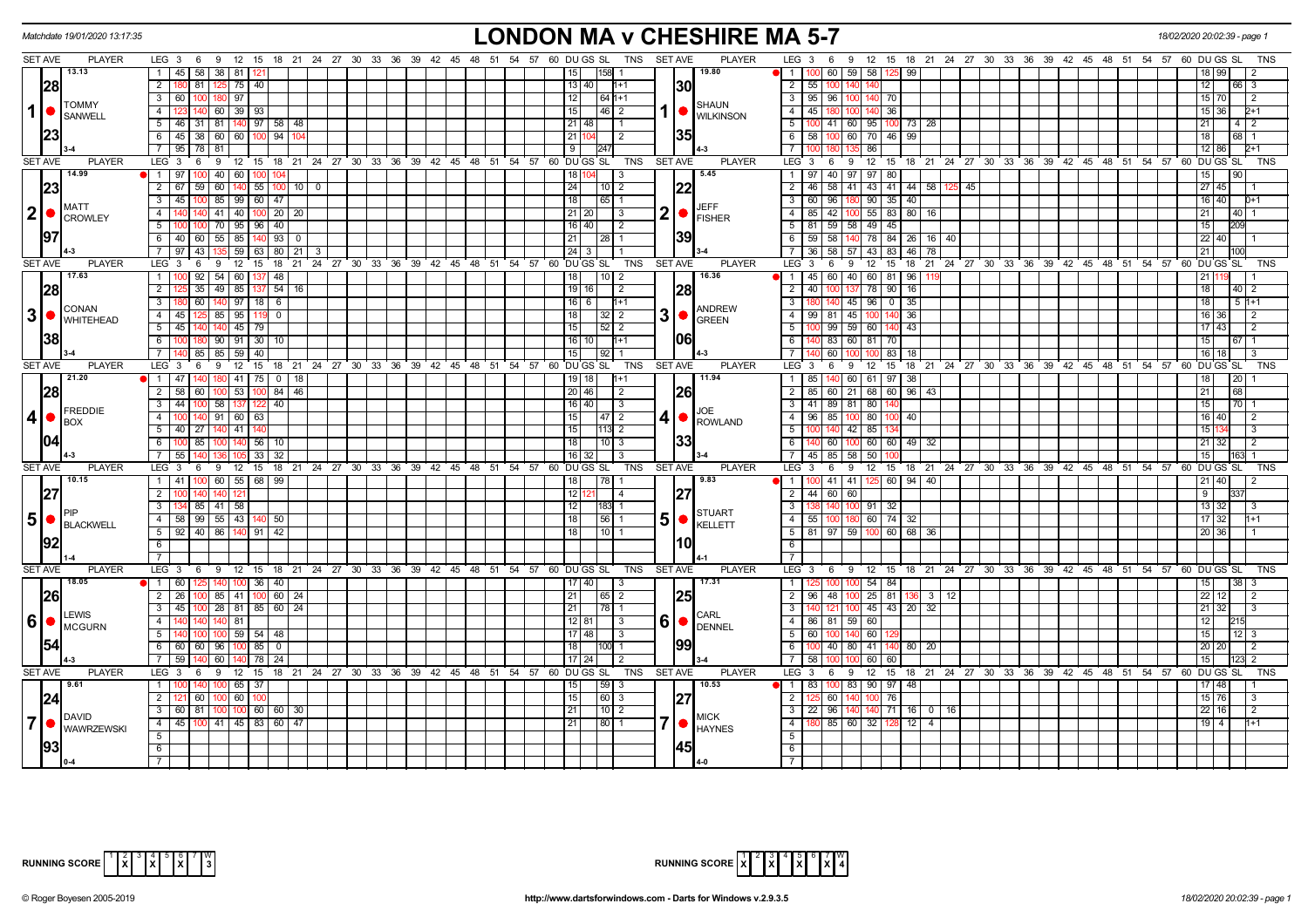|                | Matchdate 19/01/2020 13:17:35     |                |                  |             |                                          |               |                |                    |                      |              |  |               |                                  |             |    |                                                                       |                 |            |                |            | <b>LONDON MA v CHESHIRE MA 5-7</b>                          |                  |      |              |                                                                           |                   |          |              |                         |                 |  |                                                            |  | 18/02/2020 20:02:51 - page 2 |                    |              |                |            |
|----------------|-----------------------------------|----------------|------------------|-------------|------------------------------------------|---------------|----------------|--------------------|----------------------|--------------|--|---------------|----------------------------------|-------------|----|-----------------------------------------------------------------------|-----------------|------------|----------------|------------|-------------------------------------------------------------|------------------|------|--------------|---------------------------------------------------------------------------|-------------------|----------|--------------|-------------------------|-----------------|--|------------------------------------------------------------|--|------------------------------|--------------------|--------------|----------------|------------|
| <b>SET AVE</b> | <b>PLAYER</b>                     |                | LEG $3 \quad 6$  |             | - 9                                      | 12 15         |                |                    |                      |              |  |               |                                  |             |    | 18  21  24  27  30  33  36  39  42  45  48  51  54  57  60  DU GS  SL |                 | <b>TNS</b> | <b>SET AVE</b> |            | <b>PLAYER</b>                                               | LEG 3            |      |              | 9                                                                         |                   |          |              |                         |                 |  | 12 15 18 21 24 27 30 33 36 39 42 45 48 51 54 57 60 DUGS SL |  |                              |                    |              |                | <b>TNS</b> |
|                | 10.96                             |                | 85               |             |                                          | 41   1        | 100.           | 40                 |                      |              |  |               |                                  |             |    | 16   40                                                               |                 |            |                |            | 9.41                                                        | $\overline{1}$   |      | 41           | 95 85                                                                     |                   |          |              |                         |                 |  |                                                            |  |                              |                    |              | 40             |            |
|                | 24                                | $\overline{2}$ | -81              |             | 40                                       | 78 92         |                | 38<br>$\sqrt{32}$  |                      |              |  |               |                                  |             |    | $21 \mid 32$                                                          |                 |            |                | 23         |                                                             | $\overline{2}$   |      | 44           | 82                                                                        | 100               | 57       | $38 \mid 30$ |                         |                 |  |                                                            |  |                              | 21                 |              | $10 \mid 2$    |            |
|                |                                   | 3              |                  | 60          | 60                                       | ∶ ∣100        |                |                    |                      |              |  |               |                                  |             |    | 15 141                                                                | l 3             |            |                |            |                                                             | 3                |      | 140 41       | 45 121                                                                    |                   |          |              |                         |                 |  |                                                            |  |                              | 12                 |              | $154$ 2        |            |
| 8 <sup>1</sup> | BLACKWELL                         | $\overline{4}$ | 96 I             | 60          | 80                                       | $24$   96     | 60             |                    |                      |              |  |               |                                  |             |    | 18                                                                    | 85              |            |                |            | <b>PETER</b><br>$\mathbf{8}$ $\bullet$ $\mathbf{F}$ BOUGHEY | $\overline{4}$   | 60   | 45           | 100 99                                                                    |                   |          | $85 \mid 12$ |                         |                 |  |                                                            |  |                              | 21                 |              | $\overline{2}$ |            |
|                |                                   | 5              |                  |             | 45   140   41   60   75   35   0   3   2 |               |                |                    |                      |              |  |               |                                  |             |    | 29 2                                                                  | l 2             |            |                |            |                                                             |                  |      |              | $5 \mid 97 \mid 43 \mid 92 \mid 99 \mid 54 \mid 42 \mid 58 \mid 8 \mid 6$ |                   |          |              |                         |                 |  |                                                            |  |                              | 27                 |              | $\sqrt{2}$     |            |
|                |                                   | 6              |                  |             |                                          |               |                |                    |                      |              |  |               |                                  |             |    |                                                                       |                 |            |                | 195        |                                                             | - 6              |      |              |                                                                           |                   |          |              |                         |                 |  |                                                            |  |                              |                    |              |                |            |
|                |                                   | $\overline{7}$ |                  |             |                                          |               |                |                    |                      |              |  |               |                                  |             |    |                                                                       |                 |            |                |            |                                                             |                  |      |              |                                                                           |                   |          |              |                         |                 |  |                                                            |  |                              |                    |              |                |            |
| <b>SET AVE</b> | <b>PLAYER</b>                     |                | LEG <sup>3</sup> | - 6         | - 9                                      | $12$ 15       |                |                    |                      |              |  |               |                                  |             |    | 18 21 24 27 30 33 36 39 42 45 48 51 54 57 60 DUGS SL                  |                 | <b>TNS</b> | <b>SET AVE</b> |            | <b>PLAYER</b>                                               | LEG <sub>3</sub> |      | - 6          | -9                                                                        | 12                | 15       | 18 21        |                         |                 |  | 24 27 30 33 36 39 42 45 48 51 54 57 60 DUGS SL             |  |                              |                    |              |                | <b>TNS</b> |
|                | 12.00                             |                |                  | 60          | 60                                       | $42 \mid 60$  |                | 60                 |                      |              |  |               |                                  |             |    | 18                                                                    | $1119$ 1        |            |                |            | 17.51                                                       | 11               | 60   | 23           | 81 I                                                                      | 96                | 125      | 76 40        |                         |                 |  |                                                            |  |                              |                    | 19 40        |                |            |
|                | 24                                | $\overline{2}$ |                  |             | 55                                       |               | 45             | 30 10              |                      |              |  |               |                                  |             |    | 19 10                                                                 |                 | $1+1$      |                | <b>125</b> |                                                             |                  |      | 60           |                                                                           | 41                | 27       |              |                         |                 |  |                                                            |  |                              | 18                 |              | $73 \mid 3$    |            |
|                |                                   | 3              | 60               | 41          |                                          |               |                | 20<br>40           |                      |              |  |               |                                  |             |    | 21   40                                                               |                 |            |                |            |                                                             | 3                | 95   | 96           |                                                                           | 39                | 57<br>34 |              |                         |                 |  |                                                            |  |                              | 21                 |              | 40             |            |
| 9 <sup>1</sup> | <b>GRAHAM</b><br><b>RACKSTRAW</b> | $\overline{4}$ | 81               |             | 85                                       | 60 99         |                | 76                 |                      |              |  |               |                                  |             |    | 18 76                                                                 |                 |            |                |            | <b>ANDY</b><br>$9$ $\bullet$ $\frac{P^{IVL}}{COPE}$         | 4                | 1251 | 60           | 80 83                                                                     |                   | 60       |              |                         |                 |  |                                                            |  |                              | 15                 |              | 93             |            |
|                |                                   | 5              | $45 \vert$       | 60          |                                          | 81            | 99             |                    |                      |              |  |               |                                  |             |    | 15                                                                    |                 |            |                |            |                                                             | 5                |      |              |                                                                           |                   | 61<br>40 |              |                         |                 |  |                                                            |  |                              |                    | 17 40        | 4              |            |
|                | 39                                | -6             | 44               | 68          | 100                                      | 24 60         |                |                    |                      |              |  |               |                                  |             |    | 15                                                                    | <b>I205I</b> 1  |            |                | 199        |                                                             | 6                | 60   |              | 60 I                                                                      |                   |          |              |                         |                 |  |                                                            |  |                              | 15 147             |              | 3              |            |
|                |                                   |                | -85 I            | 85          | 60                                       |               | 65             | 46<br>10           |                      |              |  |               |                                  |             |    | 211                                                                   | l 10 I          |            |                |            |                                                             |                  | 48   |              |                                                                           | 57                | 60       | 36   10      | 10                      |                 |  |                                                            |  |                              | 22 10              |              | 2              |            |
| <b>SET AVE</b> | <b>PLAYER</b>                     |                | LEG <sub>3</sub> | -6          | 9                                        | 12            | 15             | 18                 |                      |              |  |               |                                  |             |    | 21 24 27 30 33 36 39 42 45 48 51 54 57 60 DUGS SL                     |                 | <b>TNS</b> | <b>SET AVE</b> |            | <b>PLAYER</b>                                               | $LEG$ 3          |      |              | -9                                                                        | $12 \overline{ }$ | 15<br>18 | - 21         |                         |                 |  | 24 27 30 33 36 39 42 45 48 51 54 57 60 DUGS SL             |  |                              |                    |              |                | <b>TNS</b> |
|                | 8.79                              |                |                  | 6           | 61                                       | 46   81       |                |                    |                      |              |  |               |                                  |             |    | 15                                                                    | 207             |            |                |            | 9.11                                                        |                  |      |              | 85 I                                                                      |                   | 60       |              |                         |                 |  |                                                            |  |                              |                    | 15 60        |                |            |
|                | 25                                | $\overline{2}$ |                  |             | 140                                      | $94$ 8        |                |                    |                      |              |  |               |                                  |             |    | 13 8                                                                  | IЗ              |            |                | 23         |                                                             | $\overline{2}$   | 45   | 100          | 60 24 28                                                                  |                   |          |              |                         |                 |  |                                                            |  |                              | 15                 |              | 244 1          |            |
|                | MICHAEL                           | 3              |                  | 95          | 83                                       | 78   100      | $\sqrt{79}$    |                    | 6 39                 |              |  |               |                                  |             |    | 23 39                                                                 |                 |            |                |            | <b>FRAZER</b>                                               |                  | 60   | 21           |                                                                           | 85                | 95       | 65   20      |                         |                 |  |                                                            |  |                              | 21                 |              | 20             |            |
| hd∙            | <b>POWER</b>                      | $\overline{4}$ | 96               | 60          | 57 54 80 96                              |               |                |                    |                      |              |  |               |                                  |             |    | 18                                                                    |                 |            |                |            | HILL                                                        | 4                |      | $35 \mid 60$ | 81 100 81                                                                 |                   |          | $96 \mid 48$ |                         |                 |  |                                                            |  |                              | 20                 | 48           |                |            |
|                |                                   | 5              | -96 1            | 45          | 59                                       |               |                | $140$ 99 46 16     |                      |              |  |               |                                  |             |    | 19 16                                                                 |                 |            |                |            |                                                             |                  |      | $100$ 60     |                                                                           | 120 30 30         | 26       |              |                         |                 |  |                                                            |  |                              | 18                 |              | $\overline{2}$ |            |
|                | 15                                | 6              | 45               |             | $\overline{59}$ 140 80 47 54 76          |               |                |                    |                      |              |  |               |                                  |             |    | 21 76                                                                 |                 |            |                | 134        |                                                             | 6                |      |              | 60 81 83 43 56 78 60                                                      |                   |          |              |                         |                 |  |                                                            |  |                              | 21                 |              | 40             |            |
|                |                                   |                |                  |             |                                          |               |                |                    |                      |              |  |               |                                  |             |    |                                                                       |                 |            |                |            |                                                             |                  |      |              |                                                                           |                   |          |              |                         |                 |  |                                                            |  |                              |                    |              |                |            |
| <b>SET AVE</b> | <b>PLAYER</b>                     |                | LEG <sub>3</sub> | - 6         | -9                                       | $12 \quad 15$ |                | 18                 | $21 \quad 24$        |              |  |               | 27 30 33 36 39 42 45 48 51 54 57 |             |    | 60 DU GS SL                                                           |                 | <b>TNS</b> | <b>SET AVE</b> |            | <b>PLAYER</b>                                               | LEG <sub>3</sub> |      | -6           | 9                                                                         | 12                | 15       | 18 21        |                         |                 |  | 24 27 30 33 36 39 42 45 48 51 54 57 60 DUGS SL             |  |                              |                    |              |                | <b>TNS</b> |
|                | 17.42                             |                | 82               | 60          | 42 60 125                                |               |                |                    | $92$   20   10   0   |              |  |               |                                  |             |    | 27 <sup>1</sup>                                                       |                 |            |                |            | 12.59                                                       |                  |      |              | 60                                                                        | 9                 | 24       |              | $60$   100   28   10    | 10 <sup>1</sup> |  |                                                            |  |                              |                    | 28 10        | 3              |            |
|                | 22                                | 2              | 45 I             | 43          | 50                                       | 100 59        |                |                    |                      |              |  |               |                                  |             |    | 18                                                                    | $124 + 1$       |            |                | 24         |                                                             | $\overline{2}$   | 140  |              | 60                                                                        |                   | 69<br>32 |              |                         |                 |  |                                                            |  |                              |                    | $18 \mid 32$ | 3              |            |
|                | JAMIE                             | 3              |                  | $54$ 85 100 |                                          | 56            |                |                    |                      |              |  |               |                                  |             |    | 12                                                                    | 206 1           |            |                |            | <b>SHAUN</b>                                                | - 3 I            | 85   |              | 81 140 60                                                                 |                   |          |              |                         |                 |  |                                                            |  |                              |                    | 15 60        |                |            |
| 11             | <b>GREEN</b>                      | $\overline{4}$ |                  | $97$ 80     |                                          |               |                | $100$ 47   20   10 |                      |              |  |               |                                  |             |    | 211                                                                   | $\sqrt{10}$   2 |            |                | 10         | <b>WALSHE</b>                                               | $\overline{4}$   | 100  | 60           | $9 \ 60$                                                                  |                   | 140      | 104 28       |                         |                 |  |                                                            |  |                              | $20 \overline{28}$ |              |                |            |
|                |                                   | 5              |                  |             |                                          |               |                |                    |                      |              |  |               |                                  |             |    |                                                                       |                 |            |                |            |                                                             | 5                |      |              |                                                                           |                   |          |              |                         |                 |  |                                                            |  |                              |                    |              |                |            |
|                | 49                                | 6              |                  |             |                                          |               |                |                    |                      |              |  |               |                                  |             |    |                                                                       |                 |            |                | 174        |                                                             | 6                |      |              |                                                                           |                   |          |              |                         |                 |  |                                                            |  |                              |                    |              |                |            |
|                |                                   |                |                  |             |                                          |               |                |                    |                      |              |  |               |                                  |             |    |                                                                       |                 |            |                |            |                                                             |                  |      |              |                                                                           |                   |          |              |                         |                 |  |                                                            |  |                              |                    |              |                |            |
| <b>SET AVE</b> | <b>PLAYER</b>                     |                | $LEG_3$          | 6           | - 9                                      | 12 15         |                |                    | 18 21 24 27 30 33 36 |              |  | $39 \quad 42$ |                                  | 45 48 51 54 | 57 | 60 DU GS SL                                                           |                 | <b>TNS</b> | <b>SET AVE</b> |            | <b>PLAYER</b>                                               | LEG <sub>3</sub> |      | - 6          | 9 12 15                                                                   |                   |          |              |                         |                 |  | 18 21 24 27 30 33 36 39 42 45 48 51                        |  | 54 57 60 DU GS SL            |                    |              |                | <b>TNS</b> |
|                | 8.87                              |                |                  |             | 60                                       | 83   41       |                | $57$ 22            |                      |              |  |               |                                  |             |    | 21                                                                    | 38   2          |            |                |            | 9.97                                                        | $\overline{1}$   |      | 23           |                                                                           | 60                | 84       | $94 \mid 40$ |                         |                 |  |                                                            |  |                              |                    | 20 40        | 2              |            |
|                | 20                                | $\overline{2}$ | 22               | 41          | 45                                       |               |                |                    | $145$ 95 55 60 60    |              |  |               |                                  |             |    | 24                                                                    | 78              |            |                | 20         |                                                             | 2                |      | 22           | 55                                                                        | 100               | 100      |              | 92   0   20   12        |                 |  |                                                            |  |                              | 26 12              |              | 3              |            |
|                | ∥NICK                             | 3              | 85               | 100 100     |                                          |               | 81 65 60       |                    |                      |              |  |               |                                  |             |    | 18                                                                    | $110$   2       |            |                |            | <b>ROBERT</b>                                               | 3 <sup>1</sup>   |      | 100 80       |                                                                           | 45 140 120        | 16 I     |              |                         |                 |  |                                                            |  |                              |                    | 18 16        | -3             |            |
| 12 <sup></sup> | $L CCKS$                          | $\overline{4}$ |                  |             |                                          |               | $\overline{0}$ |                    | 1000000              | $\mathbf{0}$ |  |               |                                  |             |    | 30                                                                    | 414             |            |                |            | $12 \bullet$ <b>ARROWSMITH</b>                              | 4 I              |      |              | 41 60 60 81 137                                                           |                   |          |              | $\sqrt{54}$ 48 0 10 8 2 |                 |  |                                                            |  |                              | $33 \mid 2$        |              |                |            |
|                |                                   | 5              |                  |             |                                          |               |                |                    |                      |              |  |               |                                  |             |    |                                                                       |                 |            |                |            |                                                             | -5               |      |              |                                                                           |                   |          |              |                         |                 |  |                                                            |  |                              |                    |              |                |            |
|                | 15                                | 6              |                  |             |                                          |               |                |                    |                      |              |  |               |                                  |             |    |                                                                       |                 |            |                | 1661       |                                                             | 6                |      |              |                                                                           |                   |          |              |                         |                 |  |                                                            |  |                              |                    |              |                |            |
|                |                                   |                |                  |             |                                          |               |                |                    |                      |              |  |               |                                  |             |    |                                                                       |                 |            |                |            |                                                             |                  |      |              |                                                                           |                   |          |              |                         |                 |  |                                                            |  |                              |                    |              |                |            |

| OP:<br>.<br>.e Box 28.04                                                                                        | <b>OP:</b><br>າ Wilkinson 30.35                                          |
|-----------------------------------------------------------------------------------------------------------------|--------------------------------------------------------------------------|
| 10 11 12 W<br>.<br><b>RUNNING SCORE</b><br>l v l<br>1x I<br>I 5 I<br>$\ddot{\phantom{0}}$<br>. .<br>.<br>$\sim$ | UNNING SCORE<br>1 v I v I<br>.<br>. .<br>IXIAI<br>.<br>.<br>$\mathbf{r}$ |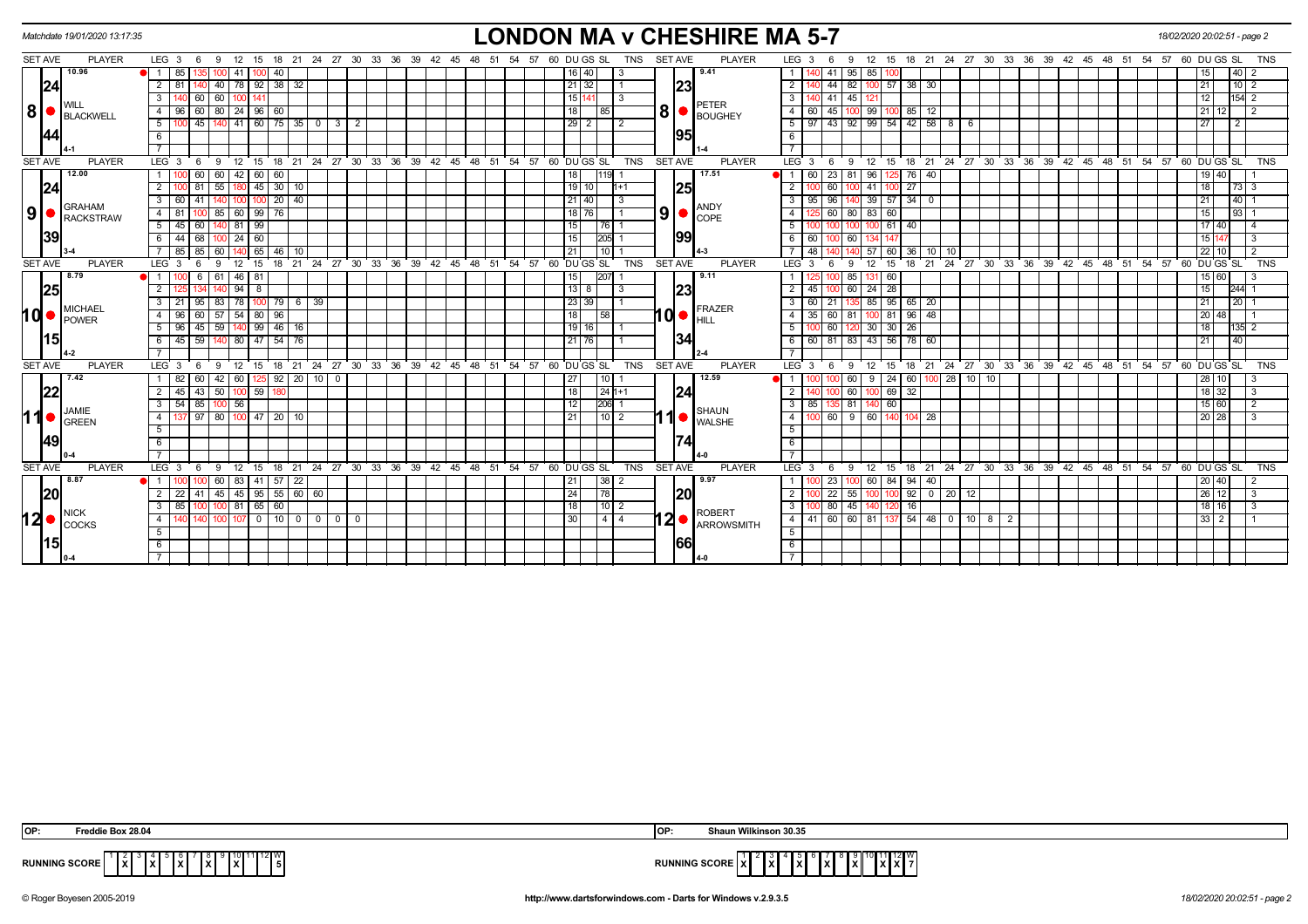| <b>LONDON MA</b>        |           |             |             |            |             |            |             |            |      |     |             | <b>CHESHIRE MA</b>   |                 |             |             |            |                 |            |                                 |                   |      |     |             |
|-------------------------|-----------|-------------|-------------|------------|-------------|------------|-------------|------------|------|-----|-------------|----------------------|-----------------|-------------|-------------|------------|-----------------|------------|---------------------------------|-------------------|------|-----|-------------|
| <b>PLAYER</b>           | W/L       | <b>LWON</b> | <b>LOST</b> | <b>AVE</b> | <b>TAVE</b> | <b>PTS</b> | <b>DRTS</b> | <b>TON</b> | TON+ | 180 | <b>TONS</b> | <b>IPLAYER</b>       | W/L             | <b>LWON</b> | <b>LOST</b> | <b>AVE</b> | <b>TAVE</b>     | <b>PTS</b> | <b>DRTS</b>                     | TON               | TON+ | 180 | <b>TONS</b> |
| Tommy Sanwell           |           |             |             | 28.23      | 13.13       | 2992       | 106         |            |      |     | $8+2$       | Shaun Wilkinson      |                 |             |             | 30.35      | 19.80           | 3369       |                                 | 10                |      |     | $14+2$      |
| <b>Matt Crowley</b>     | W         |             |             | 23.9       | 14.99       | 3404       | 142         |            |      |     |             | Jeff Fisher          |                 |             |             | 22.39      | 5.45            | 3068       | 137                             |                   |      |     | $3+1$       |
| Conan Whitehead         |           |             |             | 28.38      | 17.63       | 3321       |             |            |      |     | $11+2$      | Andrew Green         | <b>VV</b>       |             |             | 28.06      | 16.36           | 3395       | 121                             |                   |      |     | $12+1$      |
| Freddie Box             | <b>VV</b> |             |             | 28.04      | 21.20       | 3337       | 119         | 10         | n    |     | $16 +$      | <b>Joe Rowland</b>   |                 |             |             | 26.33      | $^{\circ}$ 1.94 | 3186       | 121                             | n                 |      |     | 10          |
| Pip Blackwell           |           |             |             | 27.92      | 10.15       | 2178       | 78          |            |      |     |             | Stuart Kellett       | $\lambda$<br>vv |             |             | 27.10      | 9.83            | 2168       | 80.                             | b                 |      |     | $7+1$       |
| Lewis McGurn            | W         |             |             | 26.54      | 18.05       | 3264       | 123         |            |      |     | 15          | Carl Dennel          |                 |             |             | 25.99      | 17.31           | 3119       | 120                             | $12 \overline{ }$ |      |     |             |
| David Wawrzewski        |           | -0          |             | 24.93      | 9.61        | 1795       |             |            |      |     |             | Mick Haynes          | v v             |             |             | 27.45      | 10.53           | 2004       | $\overline{\phantom{a}}$<br>73. |                   |      |     | $7+1$       |
| Will Blackwell          | W         |             |             | 24.44      | 10.96       | 2420       | 99          |            |      |     |             | Peter Boughey        |                 |             |             | 23.95      | 9.41            | 2299       | 96                              |                   |      |     |             |
| <b>Graham Rackstraw</b> |           |             |             | 24.39      | 12.00       | 3097       | 127         |            |      |     | $9+1$       | Andy Cope            | ٧V              |             |             | 25.99      | 17.51           | 3301       | 127                             |                   |      |     | 15          |
| <b>Michael Power</b>    | W         |             |             | 25.15      | 8.79        | 2741       | 109         |            |      |     |             | <b>I</b> Frazer Hill |                 |             |             | 23.34      | 9.11            | 2567       | $110 -$                         |                   |      |     |             |
| Jamie Green             |           |             |             | 22.49      | 7.42        | 1754       | 78          |            |      |     | $5+1$       | Shaun Walshe         | v v             |             |             | 24.74      | 12.59           | 2004       |                                 |                   |      |     |             |
| <b>Nick Cocks</b>       |           |             |             | 20.15      | 8.87        | 1874       | 93          |            |      |     |             | Robert Arrowsmith    |                 |             |             | 20.66      | 9.97            | 2004       |                                 |                   |      |     |             |
| <b>TOTALS</b>           |           | ٩O          |             |            | 0.00        | 32177      | 1263        |            |      |     | $118+7$     | <b>I TOTALS</b>      |                 |             |             | 25.50      | 0.0C            | 32484      | 1274                            | 87                |      |     | $119 + 6$   |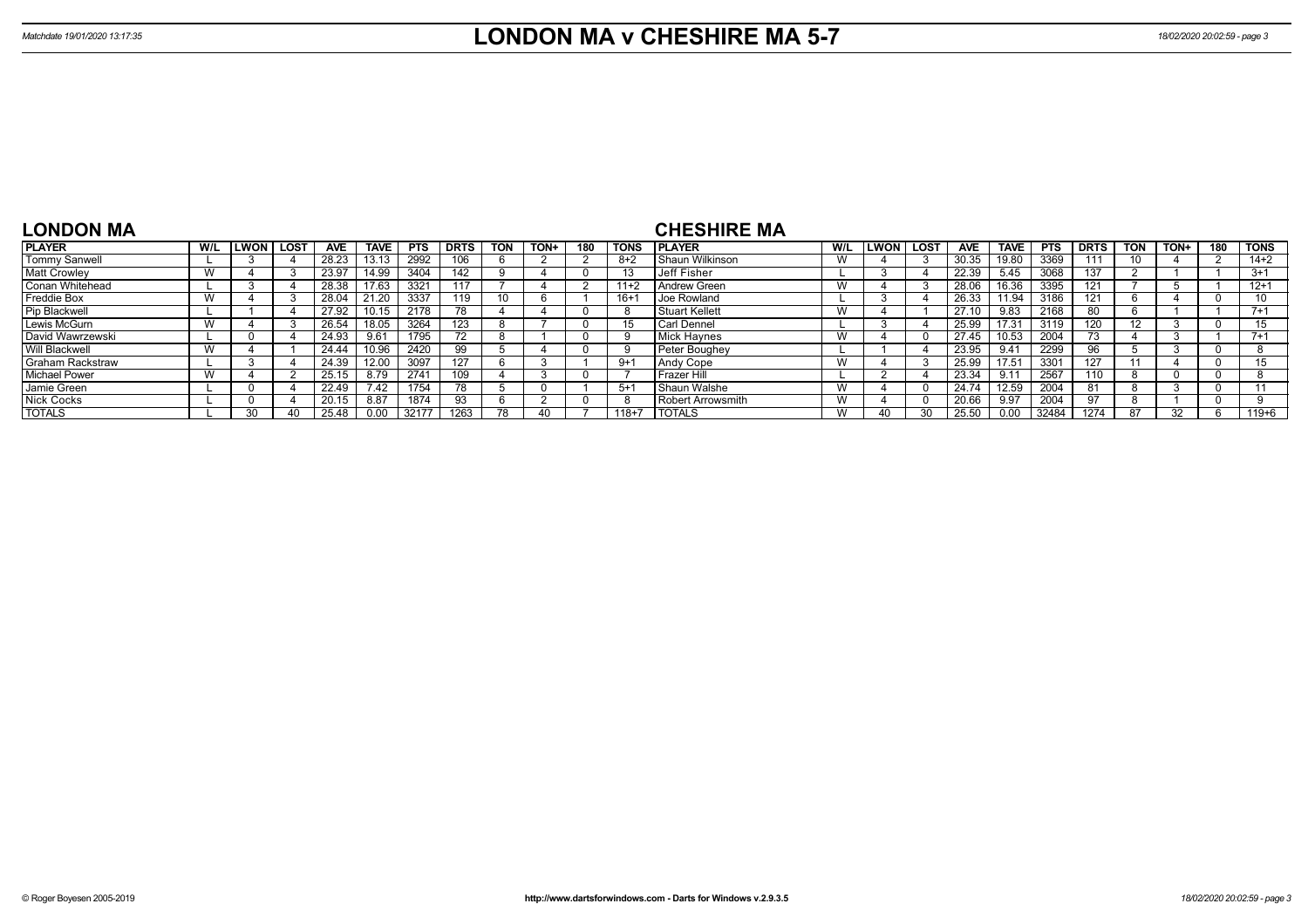|                                | Matchdate 19/01/2020 10:54:02 |                                                                                             | <b>LONDON WA v CHESHIRE WA 3-3</b>                                        |                                   |                                                                                                                  | 18/02/2020 20:03:21 - page 1                |
|--------------------------------|-------------------------------|---------------------------------------------------------------------------------------------|---------------------------------------------------------------------------|-----------------------------------|------------------------------------------------------------------------------------------------------------------|---------------------------------------------|
| <b>SET AVE</b>                 | <b>PLAYER</b>                 | LEG <sub>3</sub><br>33<br>21<br>24<br>-27<br>- 30                                           | 36<br>39<br>60 DU GS SL<br><b>TNS</b><br>42<br>45<br>-51<br>- 57<br>-54   | <b>PLAYER</b><br><b>SET AVE</b>   | 27 30<br>33<br>36<br>39<br>LEG <sub>3</sub><br>21<br>-24<br>42<br>48<br>15<br>18<br>45<br>-51                    | 60 DU GS SL<br>TNS<br>-54<br>57             |
|                                | 4.82                          | 98<br>22<br>97<br>45                                                                        | 23 40                                                                     | 1.00                              | $\vert$ 41<br>24<br>80<br>85<br>31                                                                               | 123                                         |
|                                | 20 <br><b>STEPH</b>           | 85   56   40   60   78   24   16<br>$\overline{2}$<br>42                                    | 25 16                                                                     | 17<br><b>LYNN</b>                 | 59 22 65 45 70 24 81<br>$2 \mid 67$                                                                              | 68<br>24                                    |
| 1                              | STUTLEY                       | $\mid 60 \mid 80 \mid 20 \mid 15 \mid$<br>60<br>121<br>$1 \mid 4$<br>$3^{\circ}$            | $26 \mid 4$                                                               | <b>MARSDEN</b>                    | 85   100   9   54   55   97   28   0<br>$3 \mid 41$                                                              | 32<br>27                                    |
|                                | 31                            | $\overline{4}$                                                                              |                                                                           | 107                               | $\overline{4}$                                                                                                   |                                             |
|                                |                               | 5                                                                                           |                                                                           |                                   | 5                                                                                                                |                                             |
| <b>SET AVE</b>                 | <b>PLAYER</b>                 | LEG <sub>3</sub><br>$24$ 27 30<br>9<br>$^{\circ}$ 12<br>- 15<br>18 21<br>- 6                | 33 36 39 42 45 48 51 54 57 60 DUGS SL<br><b>TNS</b>                       | <b>PLAYER</b><br><b>SET AVE</b>   | 18 21 24 27 30 33 36 39 42 45 48 51<br>LEG 3<br>12<br>- 6<br>- 9<br>15                                           | $54$ $57$ 60 DU GS SL<br><b>TNS</b>         |
|                                | 5.80<br> 20                   | 80 20 20<br>60<br> 40                                                                       | $22$   20<br>2                                                            | 4.80<br> 20                       | 60 60 41<br>$55$ 46 $54$<br>-43                                                                                  | 142<br>21                                   |
|                                | MANDY                         | 66<br>41<br>$\overline{2}$<br> 45 <br>48<br>85                                              | 18<br>116 1                                                               | <b>VICKY</b>                      | $2 \mid 50$<br>180 42<br>44 100 40<br>45                                                                         | $20$ 40<br>$1+1$                            |
|                                | SOLOMONS                      | 60   81   45   78   34   17<br>3<br>85<br>41<br> 28                                         | 27<br>32                                                                  | $\mathbf 2$<br>PRUIM              | $95$ 21 60 48 50<br>60 26 100<br>3   41                                                                          | 27 50                                       |
| $2\left  \frac{6}{25} \right $ |                               | 59 100 24 20 25<br>60 60<br>4 I<br>140                                                      | 24 <br> 13 2                                                              | 02                                | 60   81   60   80   41   39   20   20<br>4 I                                                                     | 25 20                                       |
|                                |                               | 5 <sup>5</sup>                                                                              |                                                                           |                                   | 5 <sup>7</sup>                                                                                                   |                                             |
| SET AVE                        | <b>PLAYER</b>                 | 24 27 30<br>LEG <sub>3</sub><br>12<br>15<br>18<br>21<br>-6<br>9                             | 33 36 39 42 45 48 51<br>54 57 60 DU GS SL<br>TNS                          | <b>SET AVE</b><br><b>PLAYER</b>   | 27 30 33 36 39 42 45 48 51 54 57 60 DUGS SL<br>LEG <sub>3</sub><br>24<br>12<br>15<br>18<br>21<br>-6<br>-9        | <b>TNS</b>                                  |
|                                | 4.00                          | $60$   26   60   38<br>40<br>l 30<br>40   24                                                | 27<br> 83                                                                 | 2.80                              | 42 32 40<br>60<br>43<br>-41<br>60<br>-41                                                                         | 28 40                                       |
|                                | <u> 16 </u><br>DEBS           | 00 45 26 43 21<br>2<br>60<br>60<br>61<br>46                                                 | 30<br>32                                                                  | 19                                | 42 80<br>45 49 40<br>85 I                                                                                        | $28 \mid 4$                                 |
| 3 <sup>1</sup>                 | <b>WATLING</b>                | 43   100   42  <br>$30 \mid 45$<br>$3^{\circ}$<br>100                                       | 18 I<br>1411 2                                                            | ADELE<br>PROBIN<br>3 <sup>1</sup> | 0 98 41 20 36 73<br>3   93                                                                                       | 21 73                                       |
| 63                             |                               | $\overline{4}$                                                                              |                                                                           | 52                                | $\overline{4}$                                                                                                   |                                             |
|                                |                               | 5                                                                                           |                                                                           |                                   | 5                                                                                                                |                                             |
| <b>SET AVE</b>                 | <b>PLAYER</b>                 | LEG <sub>3</sub><br>$33^{\circ}$<br>24<br>27<br>30<br>12<br>18<br>21                        | 36<br>ີ 39<br>48<br>54<br>60 DUGS SL<br><b>TNS</b><br>42 45<br>51<br>57   | <b>PLAYER</b><br><b>SET AVE</b>   | $33 \t36 \t39$<br>LEG <sup>'</sup><br>$27 \cdot 30$<br>42 45 48 51<br>$^{\circ}$ 24<br>15<br>18<br>21            | 54<br>57<br>60 DU GS SL<br><b>TNS</b>       |
|                                | 8.51                          | 41<br>36<br>45<br>45                                                                        | 18<br>1931                                                                | 5.40                              | 1   95<br>48<br>83   90                                                                                          | $90^{\circ}$                                |
|                                | <u> 16 </u><br>JOANNE         | 45<br>46<br>$\overline{2}$<br>45<br>40                                                      | 24   40                                                                   | 18<br><b>BEVERLEY</b>             | $2 \mid 95$<br>60 43<br>45<br>100<br>72                                                                          | 12<br>24                                    |
| $\vert 4 \vert$                | <b>DEAMER</b>                 | 60<br>60<br>$0 \mid 33$<br>$\mathbf{3}$<br>60<br>60<br>60<br>45                             | 27                                                                        | 41<br><b>MARTIN</b>               | 46<br>$0 \mid 63$<br>$3 \mid 43$<br>43   40  <br>85                                                              | 26<br>63                                    |
|                                | 48                            | 60<br>26<br>$\overline{4}$<br>81<br>100 94 I<br>  85  <br>14                                | 23 14                                                                     | 13                                | $4 \mid 60$<br>46<br>8<br>95 I                                                                                   | 25<br>24                                    |
|                                |                               | 5<br>92                                                                                     | $48$   2<br>$\Omega$<br>$\Omega$                                          | 2-3                               | 45<br>59<br>66<br>$12 \overline{ }$<br>$\Omega$<br>$^{\circ}$<br>0                                               | $\overline{2}$<br>45                        |
| <b>SET AVE</b>                 | <b>PLAYER</b>                 | LEG <sub>3</sub><br>24<br>27<br>30<br>33<br>q<br>12<br>15<br>18<br>21                       | 48<br>51<br>54<br>60 DU GS SL<br><b>TNS</b><br>36<br>39<br>42<br>45<br>57 | <b>SET AVE</b><br><b>PLAYER</b>   | 36<br>39<br>42<br>45 48 51<br>LEG <sub>3</sub><br>24<br>27<br>30<br>33<br>۹<br>12 <sup>2</sup><br>18<br>21<br>15 | DU GS SL<br>54<br>57<br>$60^{\circ}$<br>TNS |
|                                | 5.61<br>117                   | 40<br>50<br>45 I<br>52  <br>40 40<br>55                                                     | 27 I                                                                      | 2.39                              | 60<br>85<br>81<br>60   16   24<br>43<br>11   41                                                                  | 30 24                                       |
|                                | <b>SHAZ</b>                   | $98 \mid 48$<br>43<br>2<br>$25 \mid$<br>20<br>-41                                           | 28 20                                                                     | 16<br><b>JANE</b>                 | $2 \mid 60$<br>95<br>43 60<br>45 66<br>63 32                                                                     | 27<br> 16                                   |
| 5                              | $\bigcirc$ DEBOO              | 3 <sup>1</sup><br>94<br>$14$ 26<br>41<br>60<br>45                                           | 23 26 <br>$\overline{2}$                                                  | 5 <sup>1</sup><br><b>ROBSON</b>   | 29<br>28 21 42<br>26<br>3   41<br>60 I                                                                           | $\overline{24}$<br>194                      |
|                                | COSTELLO<br> 30               | $-4$<br>23 81<br>25 <sub>1</sub><br>$45 \mid 27$<br>$59 \overline{35}$<br>51<br>40 16<br>95 | 33<br>$\overline{4}$                                                      | 16                                | $4 \mid 60$<br>59 60<br>$56$ 24<br>6<br>$\mathbf{0}$<br>$\overline{2}$<br>95<br>I 0                              | $31 \mid 2$                                 |
|                                |                               | $5\sqrt{5}$<br>$33 \mid 24$<br>$28 \mid 44 \mid$<br>32<br>80<br>16                          | 27<br>$14$ 2                                                              | $3-2$                             | 45 31 45 40 87 35<br>$5 \mid 28$<br>45 I<br>45                                                                   | $30 \ 35$                                   |
| <b>SET AVE</b>                 | <b>PLAYER</b>                 | LEG <sub>3</sub><br>24<br>33<br>12<br>18<br>21<br>27<br>- 30                                | DU GS SL<br>36<br>39 42 45<br>48<br>54<br><b>TNS</b><br>51<br>57<br>60    | <b>SET AVE</b><br><b>PLAYER</b>   | LEG <sup>'</sup><br>24<br>27<br>30<br>ີ 33<br>36 39<br>42 45 48<br>21<br>51                                      | DU GS SL<br>54<br><b>TNS</b><br>57<br>60    |
|                                | 5.40<br> 20                   | 32<br>60<br>  98  <br>-31<br>40                                                             | 20 40                                                                     | 5.00<br> 20                       | 60 22<br>68   41<br>45                                                                                           | 165<br>18 I                                 |
|                                | <b>TAMMY</b>                  | 26   81   60   63   55  <br>41<br>  45                                                      | 21                                                                        | <b>ROS</b>                        | 85 55 57 58<br>$2 \mid 60$<br>$45 \mid 100$<br>41                                                                | 23 58                                       |
| 6                              | MACKENZIE                     | 3 <sup>1</sup><br>$30 \quad 41$<br>81 81 28<br>$100$ 60 80                                  | 24 80                                                                     | [6 ⊍<br><b>HEMMINGS</b>           | $3 \mid 45$<br>55 22 45<br>$100 \ 60 \ 60$                                                                       | 21<br>114                                   |
|                                | 51                            | 60 58<br>26 41 60 55<br>4                                                                   | 18<br>$20^{\circ}$                                                        | 74                                | 60 100 28<br>85 51 92<br>$4 \mid 85$                                                                             | 20 92                                       |
|                                |                               | $5 \mid 22 \mid$<br>60   81   100   41   81   16                                            | 23 16                                                                     |                                   | $5 \mid 100$<br>60 30 42 60 59 60                                                                                | 90<br>21                                    |

 **OP: Tammy Mackenzie 20.51 OP: Vicky Pruim 20.02**

 3 4 **X** 6 **X** W



**RUNNING SCORE**  $\overline{X}$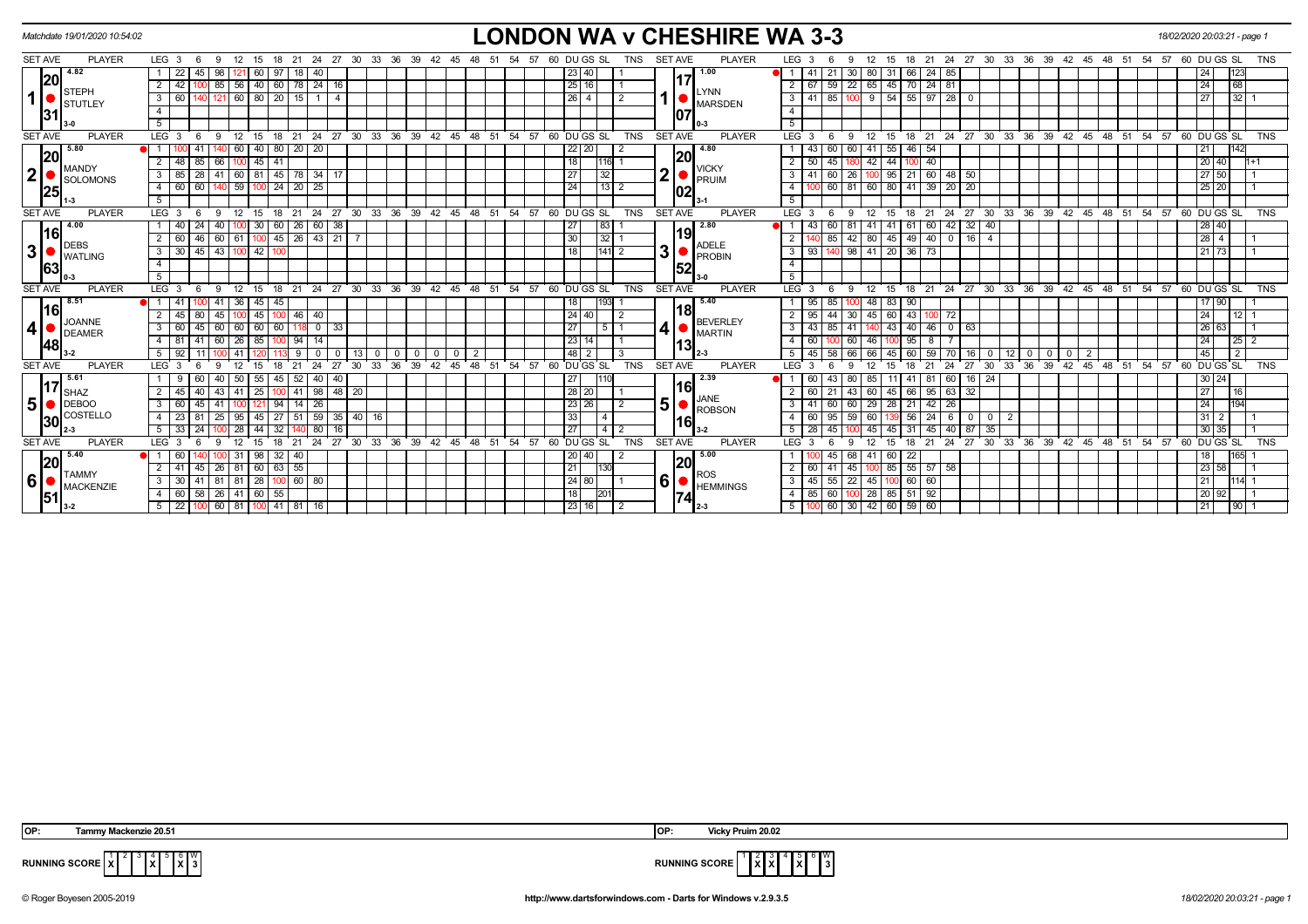| <b>LONDON WA</b>     |              |              |      |            |             |            |             |            |      |     |             | <b>CHESHIRE WA</b> |     |             |                   |            |                        |            |             |     |      |     |             |
|----------------------|--------------|--------------|------|------------|-------------|------------|-------------|------------|------|-----|-------------|--------------------|-----|-------------|-------------------|------------|------------------------|------------|-------------|-----|------|-----|-------------|
| <b>PLAYER</b>        | W/L          | <b>ILWON</b> | LOST | <b>AVE</b> | <b>TAVE</b> | <b>PTS</b> | <b>DRTS</b> | <b>TON</b> | TON+ | 180 | <b>TONS</b> | <b>IPLAYER</b>     | W/L | <b>LWON</b> | LOST <sup>'</sup> | <b>AVE</b> | <b>TAVE</b>            | <b>DTC</b> | <b>DRTS</b> | TON | TON+ | 180 | <b>TONS</b> |
| <b>Steph Stutley</b> | $\mathbf{M}$ |              |      | 20.31      | 4.82        | 1503       |             |            |      |     |             | Lynn Marsden       |     |             |                   | 17.07      |                        | 1280       |             |     |      |     |             |
| Mandy Solomons       |              |              |      | 20.25      | 5.80        | 1843       | $^{\circ}$  |            |      |     |             | / Pruim<br>Vicky . |     |             |                   | 20.02      | $\overline{A}$<br>4.OU | 1862       |             |     |      |     | $3+1$       |

| <b>Steph</b> Stuttey  | V V |  | <b>ZU.JI</b> | 4.OZ | טטטו  |     |  |  | I LVIIII Maisuell   |  | 11.V  | 1.UU | 140U  |     |  |          |
|-----------------------|-----|--|--------------|------|-------|-----|--|--|---------------------|--|-------|------|-------|-----|--|----------|
| <b>Mandy Solomons</b> |     |  | 20.25        | 5.80 | 1843  |     |  |  | Vicky Pruim         |  | 20.02 | 4.80 | 1862  | 02  |  | $3+1$    |
| Debs Watling          |     |  | 16.63        | 4.00 | 1247  |     |  |  | Adele Probin        |  | 19.52 | 2.8C | 1503  |     |  |          |
| Joanne Deamer         |     |  | 16.48        | 8.51 | 2307  | 140 |  |  | l Beverlev Martin   |  | 18.13 | 5.40 | 2466  | 136 |  |          |
| Shaz Deboo Costello   |     |  | 17.30        | 5.61 | 2387  | 138 |  |  | Jane Robson         |  | 16.16 | 2.39 | 2295  | 142 |  |          |
| Tammy Mackenzie       |     |  | 20.51        | 5.40 | 2174  | 106 |  |  | <b>Ros Hemmings</b> |  | 20.74 | 5.00 | 2136  |     |  |          |
| <b>TOTALS</b>         |     |  | 18.37        | 0.00 | 11461 | 624 |  |  | <b>TOTALS</b>       |  | 18.44 | 0.00 | 11542 | 626 |  | $18 + 1$ |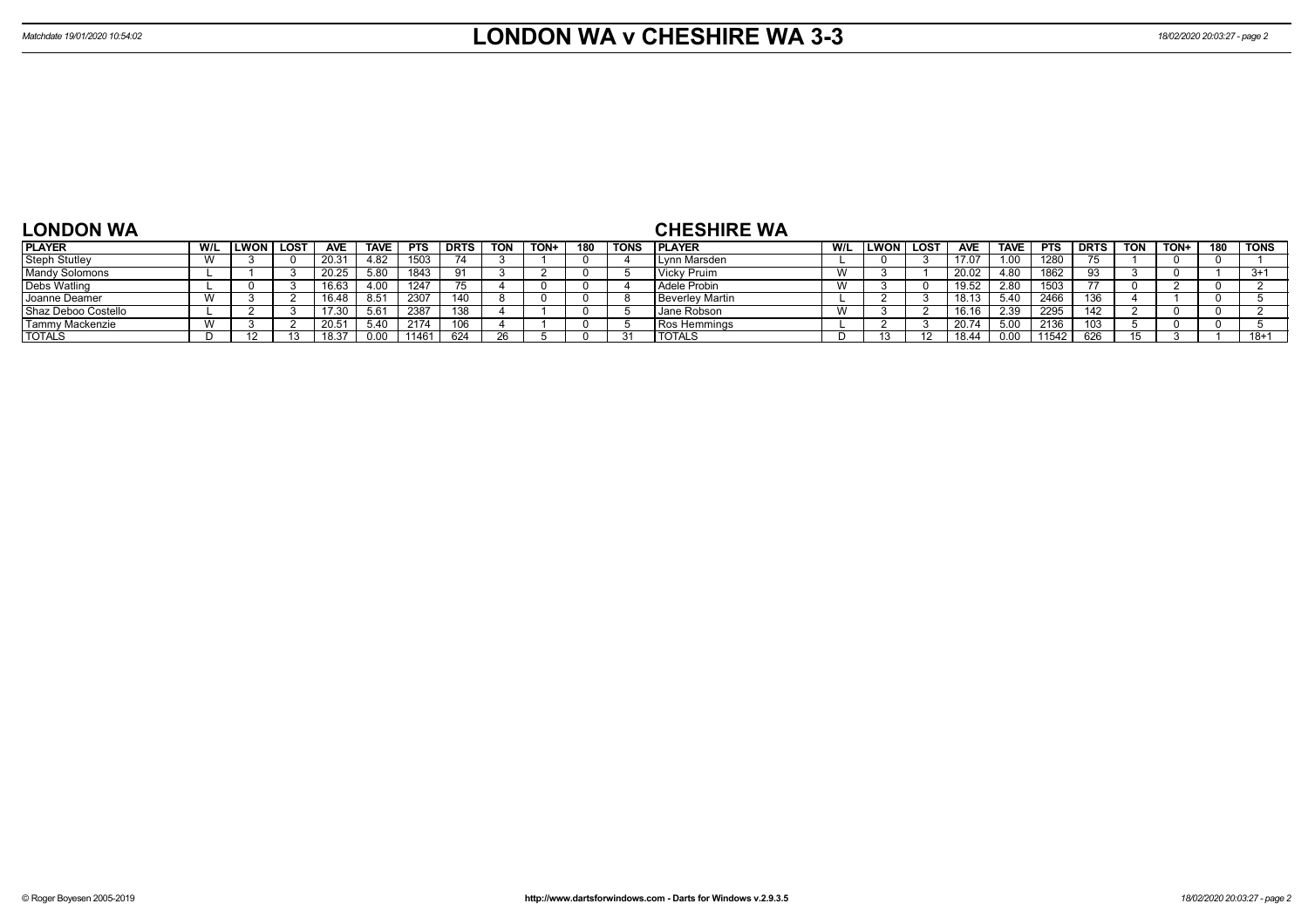|                 | Matchdate 18/01/2020 13:57:02                                             | <b>LONDON MB v CHESHIRE MB 9-3</b>                                                                                                                     | 18/02/2020 20:03:42 - page                                                                                      |
|-----------------|---------------------------------------------------------------------------|--------------------------------------------------------------------------------------------------------------------------------------------------------|-----------------------------------------------------------------------------------------------------------------|
| <b>SET AVE</b>  | <b>PLAYER</b>                                                             | TNS SET AVE<br><b>PLAYER</b><br>LEG 3 6 9 12 15 18 21 24 27 30 33 36 39 42 45 48 51 54 57 60 DUGS SL                                                   | LEG 3 6 9 12 15 18 21 24 27 30 33 36 39 42 45 48 51 54 57<br>60 DU GS SL<br>TNS                                 |
|                 | 19.60                                                                     | $\overline{59}$ 60 $\overline{95}$ $\overline{97}$ $\overline{)50}$<br>4.00<br>$\mathbf{1}$<br>18 I 50 I                                               | NI 1 I 30 I<br> 61 60 30                                                                                        |
|                 | 24                                                                        | 21<br>$\overline{2}$<br>55   140   66   20   20  <br>100<br>20   20  <br>3                                                                             | 2   85   55   45   60   59   99                                                                                 |
|                 |                                                                           | $100 \ 60 \ 43 \ 26 \ 20 \ 20$<br>3 64 28 140<br>25 20 <br>$\sqrt{2}$                                                                                  | $3   45   60   60   100   97   83   36   151$<br>$\overline{27}$<br>$\overline{4}$                              |
| 1               | <b>JOHN</b><br>lo<br><b>HIND</b>                                          | <b>NEIL</b><br>140 56 100 23 91<br>$4 \mid 59 \mid$<br>20 32 <br>32<br>$\vert 2 \vert$<br><b>GERRARD</b>                                               | 4 40 95 95 96 59 7<br>$16$   1<br>18                                                                            |
|                 |                                                                           | 5                                                                                                                                                      | 5                                                                                                               |
|                 |                                                                           | 180<br>6                                                                                                                                               | 6                                                                                                               |
|                 |                                                                           |                                                                                                                                                        | $\overline{7}$                                                                                                  |
| <b>SET AVE</b>  | <b>PLAYER</b>                                                             | LEG <sup>3</sup><br>12 15 18 21 24 27 30 33 36 39 42 45 48 51 54 57 60 DUGS SL<br><b>TNS</b><br><b>SET AVE</b><br><b>PLAYER</b><br>69                  | LEG 3<br>6 9 12 15 18 21 24 27 30 33 36 39 42 45 48 51 54 57 60 DUGS SL<br>TNS                                  |
|                 | 11.39                                                                     | 10.00<br>1   15   125   41   50   60   121   73   0   16<br>27   16  <br>l 2                                                                           | 1   45   85   36   55   28   45   83   38  <br>24<br>86                                                         |
|                 | 22                                                                        | 23<br>$2 \mid 26 \mid$<br>59<br>$55 \mid 57$<br>15<br>18 <sup>c</sup><br>$1240+1$                                                                      | 140 85 45 91 40<br>$\overline{2}$<br>16 40<br>$\vert$ 2                                                         |
|                 |                                                                           | $\overline{\mathbf{3}}$<br>45 60 81 36 100 47<br>18<br>132 1                                                                                           | $3$   81   100   180   43   87   10  <br>17110<br>$1 + 1$                                                       |
|                 | DANNY<br>$ 2  \bullet  _{\text{BROWN}}^{\text{DANNY}}$                    | <b>COLIN</b><br>$2  \bullet  $<br>4 70 45 123<br>30 57 136<br>$22$ 10<br>30   10<br>l 2<br><b>SMITH</b>                                                | 100 60 61 60 60 60 20 60<br>4 <sup>1</sup><br>24<br>201                                                         |
|                 |                                                                           | 5   85   83   41   57   99<br>16 I<br>$19$   16                                                                                                        | $5 \n\overline{\phantom{a}}$<br>140   100   45   55   83   71<br>18 <sup>1</sup>                                |
|                 | l54l                                                                      | 85<br>6<br>78 27 37<br>40<br>21 40 1                                                                                                                   | $6 \mid 85$<br>140 60 56<br>82 19                                                                               |
|                 |                                                                           |                                                                                                                                                        | $\overline{7}$                                                                                                  |
| <b>SET AVE</b>  | <b>PLAYER</b>                                                             | LEG <sub>3</sub><br>$12 \quad 15$<br>18 21 24 27 30 33 36 39 42 45 48 51 54 57 60 DUGS SL<br><b>TNS</b><br><b>SET AVE</b><br><b>PLAYER</b><br>- 6<br>9 | LEG <sup>3</sup><br>9 °<br>12<br>15 18 21 24 27 30 33 36 39 42 45 48 51 54 57<br>60 DU GS SL<br><b>TNS</b><br>6 |
|                 | 14.42                                                                     | 55   85<br>10.37<br>$\overline{1}$<br>$140$ 89 0<br>18<br>102                                                                                          | 1   55   80   40   95   70   137  <br>24<br>$21 \overline{24}$                                                  |
|                 | 23                                                                        | 60<br> 22<br>$2^{\circ}$<br>61<br>$15 61 $ 2+1<br>100                                                                                                  | 2 45 60 95 55<br>12                                                                                             |
|                 | <b>JOHN</b>                                                               | $3   40   60   44   100   100   99   48$<br>21<br>102<br><b>PAUL</b>                                                                                   | $3   45   100   100   100   41   59   24   32$<br>$22 \overline{)32}$<br>3                                      |
|                 | $3$ $\bullet$ $\blacksquare$ $\blacksquare$ $\blacksquare$ $\blacksquare$ | 3 •<br>60 43 95<br>47   100   54   84<br>$\overline{4}$<br>21<br>$118$ 1<br><b>GOODWIN</b>                                                             | $\overline{4}$<br>58 100 60<br>60 55 68<br>$21$ 68<br>2                                                         |
|                 |                                                                           | 5<br>85<br>60 26 99 0 27<br>$25 \mid 4 \mid$<br>$\overline{2}$                                                                                         | 5<br>60 85 60 41 28<br>27<br>$10\overline{2}$<br>$\overline{7}$<br>10                                           |
|                 | 65                                                                        | 103<br>6 60 38<br>$58$ 30 100<br>$41 \overline{74}$<br>$24 74 $<br>10 <sup>c</sup><br>l 2                                                              | 6 55 81 26 82 60 100 85<br>$12$   1<br>21                                                                       |
|                 |                                                                           | $\overline{7}$<br>60<br>95<br>60 40 60<br>46<br>21<br>140 I 1                                                                                          | $\overline{7}$<br>41 45 83 81 45 86<br>23 20<br>-20                                                             |
| <b>SET AVE</b>  | <b>PLAYER</b>                                                             | <b>PLAYER</b><br>LEG <sub>3</sub><br>$12 \quad 15$<br><b>TNS</b><br><b>SET AVE</b><br>6<br>9                                                           | LEG <sup>3</sup><br>12<br>15 18 21 24 27 30 33 36 39 42 45 48 51 54 57<br>60 DU GS SL<br>6<br>TNS<br>9          |
|                 | 9.49                                                                      | 39 118<br>$28 \mid 4$<br>8.05<br>1 60<br>$95 \mid 26 \mid$<br>24<br>  4                                                                                | 59 55 85<br>$1 \vert$<br>$100$ 62<br>30                                                                         |
|                 | 25                                                                        | 25<br>$\overline{2}$<br>45 140<br>18 68<br>87 64 68<br>97l                                                                                             | 2   60  <br>100 60 140 89 20<br>32<br>18                                                                        |
|                 | <b>IMATT</b>                                                              | $\overline{\mathbf{3}}$<br>$55 \mid 85 \mid 140 \mid 90 \mid 23 \mid 8$<br>$21 \mid 8$<br>$\sqrt{2}$<br><b>DARREN</b>                                  | 3 60 80 81 140 60 30<br>$\overline{18}$<br>50                                                                   |
| 4 <sup>1</sup>  | <b>CROWLEY</b>                                                            | 951180<br>$\overline{4}$<br>$50 \mid 36$<br>$15$ 36<br>4∣●<br>$1+1$<br><b>DOWNEY</b>                                                                   | 4   86   100   60   43<br>$87$ 2<br>15                                                                          |
|                 |                                                                           | $\overline{5}$                                                                                                                                         | 5                                                                                                               |
|                 | 69                                                                        | 35<br>$\overline{6}$                                                                                                                                   | 6                                                                                                               |
|                 |                                                                           | $\overline{7}$                                                                                                                                         | $\overline{7}$                                                                                                  |
| <b>SET AVE</b>  | <b>PLAYER</b><br>9.70                                                     | <b>PLAYER</b><br>LEG <sub>3</sub><br>12 15 18 21 24 27 30 33 36 39 42 45 48 51 54 57 60 DUGS SL<br><b>TNS</b><br><b>SET AVE</b><br>69<br>4.15          | LEG <sub>3</sub><br>6 9 12 15 18 21 24 27 30 33 36 39 42 45 48 51 54 57 60 DUGS SL<br><b>TNS</b>                |
|                 |                                                                           | 1 85 60 60 60 100 120<br>16<br>$21 16 $<br>$\sqrt{2}$<br>$100$ 60<br>$100$ $100$ $90$<br>$2 \mid 41 \mid$<br>10                                        | 1   95   60   11   23   96   30   45  <br>141<br>21<br>2 40 55 60 45 41 76<br>18<br>184                         |
|                 | 24                                                                        | 20<br>19 10 <br>$\sqrt{3}$<br>$3   68   100   60   85   95   45   24   24$<br>23 24 <br>l 1                                                            | $3$ 55 81 135 140 50 30 0 6<br>24                                                                               |
| 5  <sub>o</sub> | <b>MATHEW</b>                                                             | <b>ANTHONY</b><br>4 43 48 60 100 140<br>18 110<br>l 3                                                                                                  | 4   85   60   140   78   40  <br>$98 \t1$<br>15 <sup>1</sup>                                                    |
|                 | <b>I</b> WOOD                                                             | <b>HALL</b><br>5                                                                                                                                       | 5                                                                                                               |
|                 |                                                                           | 6                                                                                                                                                      | 6                                                                                                               |
|                 |                                                                           | $\overline{7}$                                                                                                                                         | $\overline{7}$                                                                                                  |
| <b>SET AVE</b>  | <b>PLAYER</b>                                                             | 9 12 15 18 21 24 27 30 33 36 39 42 45 48 51 54 57 60 DUGSSL<br><b>PLAYER</b><br>$LEG_3$ 6<br>TNS<br><b>SET AVE</b>                                     | 6 9 12 15 18 21 24 27 30 33 36 39 42 45 48 51 54 57 60 DUGSSL<br>LEG 3<br><b>TNS</b>                            |
|                 | 13.59                                                                     | 9.99<br>$1 180$<br>12 100<br>100 121<br>100 <sup>1</sup><br>$3+1$                                                                                      | 1 44 31 94<br>9                                                                                                 |
|                 | 24                                                                        | 22<br>27   66   95<br>2 60 59<br>18<br>$\overline{54}$ 1<br>140                                                                                        | 2   81   38   140   180   22   20   20<br>$19$ 20<br>$1+1$                                                      |
|                 |                                                                           | 3 81 44 49 60 57 47 127<br>21<br> 36 1                                                                                                                 | 100 95 41 43 60 67 95<br>3<br>21   95                                                                           |
|                 | <b>CHRIS</b><br>$6 \cdot \text{F}$                                        | <b>CHRISTOPHER</b><br>$6 \nvert \nvert$ Gibson<br>$\overline{4}$<br>85 81 60 60 48 91 36 30 10<br>27                                                   | 4 41 100 81 41 21 58 87 56 12<br>27                                                                             |
|                 |                                                                           | 83 45 58 45 96 34<br>$5\overline{)}$<br>21<br> 40 1                                                                                                    | $5$   41   82   119 59   84   98  <br>18<br>$21 \ 18$                                                           |
|                 | 29                                                                        | 198<br>30<br>6 60<br>100<br>180 111 20<br>$16$   20  <br>$2+1$                                                                                         | $6 \mid 54$<br>100 81 69 41<br>18<br>36 2                                                                       |
|                 |                                                                           | 7   85  <br>58<br>60   54   82  <br>  24   40  <br>22   40                                                                                             | 7   60  <br>41   45  <br>60 55<br>21<br>90                                                                      |
| <b>SET AVE</b>  | <b>PLAYER</b>                                                             | $LEG_36$<br><b>PLAYER</b><br>9 12 15 18 21 24 27 30 33 36 39 42 45 48 51 54 57 60 DUGS SL<br>TNS<br><b>SET AVE</b>                                     | LEG 3<br>9 12 15 18 21 24 27 30 33 36 39 42 45 48 51 54 57 60 DUGSSL TNS<br>6                                   |
|                 | 19.41                                                                     | $1 \overline{40}$<br>60   21   100   40   60  <br>9.65<br>  80   2                                                                                     | 60 100<br>11 83 42 40<br>1 65<br>24 40                                                                          |
|                 | 23                                                                        | $\frac{100}{26}$ $\frac{26}{60}$ $\frac{60}{60}$ $\frac{73}{73}$<br> 25<br>2 140<br>21<br>$16$   2                                                     | $2$   41  <br>100 44 100<br>100 41 75<br>$21$ 75<br>3                                                           |
|                 |                                                                           | 3<br>85<br>-9 I<br><b>176 2</b>                                                                                                                        | $3$   95   177   81<br>12 148<br>$1+1$                                                                          |
| $\overline{7}$  | SHANE<br><b>WILSON</b>                                                    | <b>PETER</b><br>$45 \ 60 \ 140 \ 95 \ 35 \ 0$<br>4<br>$\sqrt{5}$ 2<br>21<br><b>BOUGHEY</b>                                                             | 4   81   140   43   23   60   93   61<br>$21 \ 61$                                                              |
|                 |                                                                           | 5                                                                                                                                                      | 5                                                                                                               |
|                 | 1991                                                                      | 69<br>6                                                                                                                                                | 6                                                                                                               |
|                 |                                                                           | $\overline{7}$                                                                                                                                         | 7                                                                                                               |



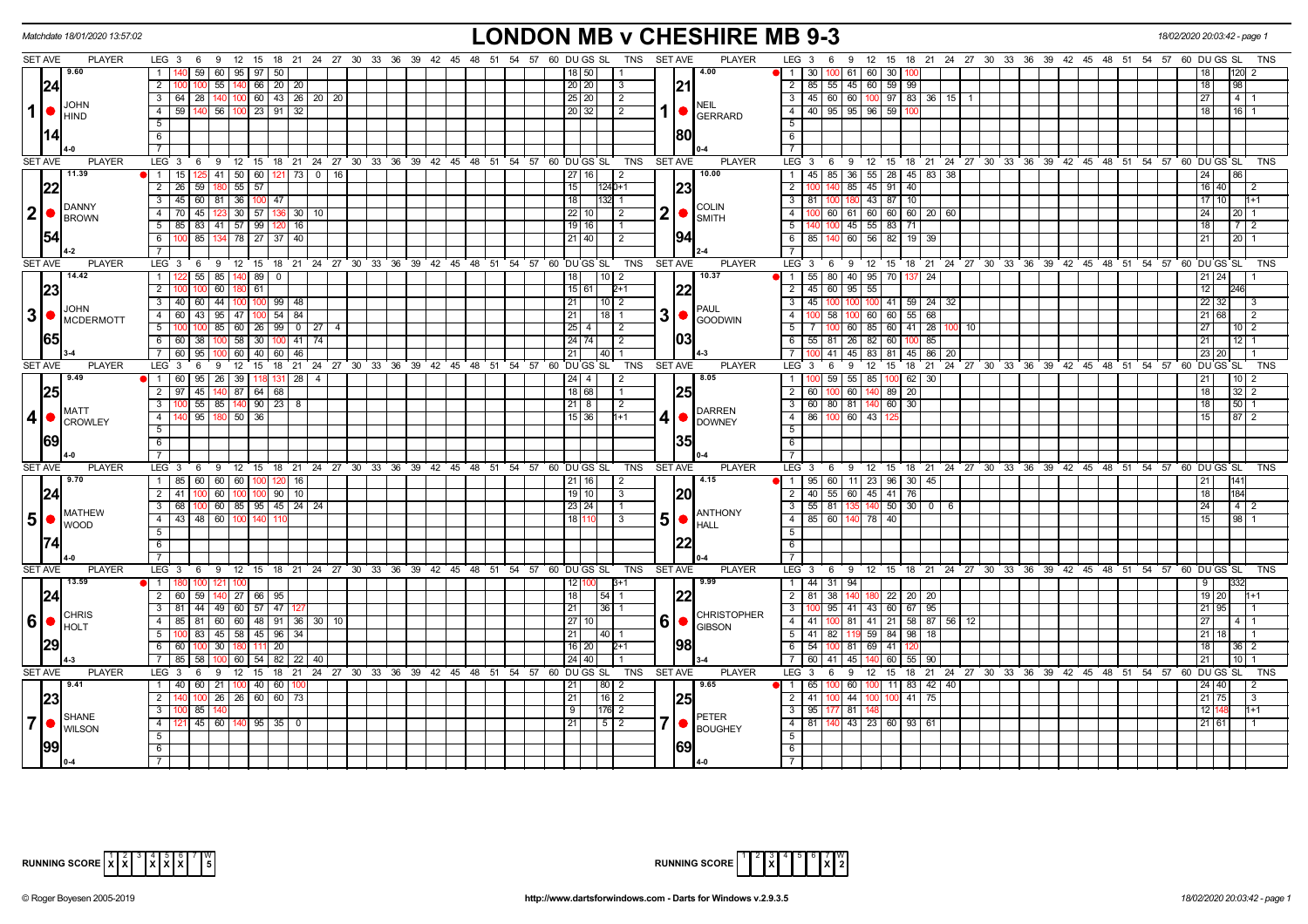|                | Matchdate 18/01/2020 13:57:02 |                                           |                |                      |                                                                       |  |                   |    |                      |                 |                | <b>LONDON MB v CHESHIRE MB 9-3</b>                                             |                                 |                    |                 |                 |                |                        |  |  |  |                                                            |                    | 18/02/2020 20:03:53 - page 2 |
|----------------|-------------------------------|-------------------------------------------|----------------|----------------------|-----------------------------------------------------------------------|--|-------------------|----|----------------------|-----------------|----------------|--------------------------------------------------------------------------------|---------------------------------|--------------------|-----------------|-----------------|----------------|------------------------|--|--|--|------------------------------------------------------------|--------------------|------------------------------|
| <b>SET AVE</b> | <b>PLAYER</b>                 | $LEG_36$<br>12 15<br>9                    |                |                      | 18  21  24  27  30  33  36  39  42  45  48  51  54  57  60  DU GS  SL |  |                   |    |                      | TNS             | <b>SET AVE</b> | <b>PLAYER</b>                                                                  | LEG <sub>3</sub>                | - 6<br>9           |                 |                 |                |                        |  |  |  | 12 15 18 21 24 27 30 33 36 39 42 45 48 51 54 57 60 DUGS SL |                    | <b>TNS</b>                   |
|                | 11.63                         | 44<br>$\blacksquare$<br>62<br>96 I        | 44             | 36                   |                                                                       |  |                   |    | 19   36              |                 |                | 10.80                                                                          | 40                              | 85<br>99           | 134             | 41<br>86        |                |                        |  |  |  |                                                            |                    |                              |
|                | 24                            | 59   59<br>$\overline{2}$<br>39           | - 0<br>171     |                      |                                                                       |  |                   | 18 | 1361                 | -2              |                | 24                                                                             | 95                              | 85                 | 60              | 60 99 25        |                |                        |  |  |  |                                                            | $21 \overline{25}$ |                              |
|                |                               | 66   120   136   38   52<br>59<br>30<br>3 |                |                      |                                                                       |  |                   |    | $21 \,   \, 52 \,  $ |                 |                |                                                                                | 57                              | 30                 | 100             | 100 74          |                |                        |  |  |  |                                                            | 18                 | $40 \overline{\smash{)}3}$   |
| ∣8I            | <b>GEORGE</b><br>KILLINGTON   | 4<br>31<br>  89  <br>96                   | 32<br>55       | 58                   |                                                                       |  |                   |    | 20 58                |                 |                | STEVE<br>$8$ $\bullet$ $\frac{1}{2}$ $\frac{1}{2}$ $\frac{1}{2}$ $\frac{1}{2}$ |                                 |                    | 56              | 35 I            | 0              |                        |  |  |  |                                                            | 21                 | $\overline{2}$               |
|                |                               | $100$ 140 60 50 8<br>5<br>45   96         |                | 2                    |                                                                       |  |                   |    | $22$   2             | $\overline{2}$  |                |                                                                                | 5<br>11 I                       | $145$ 39           |                 | $101$ 57 48     |                |                        |  |  |  |                                                            | 21                 | $60$ 2                       |
|                | 69                            |                                           |                |                      |                                                                       |  |                   |    |                      |                 |                |                                                                                |                                 |                    |                 |                 |                |                        |  |  |  |                                                            |                    |                              |
|                |                               |                                           |                |                      |                                                                       |  |                   |    |                      |                 |                |                                                                                | $\overline{7}$                  |                    |                 |                 |                |                        |  |  |  |                                                            |                    |                              |
| <b>SET AVE</b> | <b>PLAYER</b>                 | LEG <sub>3</sub><br>$12$ 15<br>- 6<br>9   | $18$ 21        |                      | 24 27 30 33 36 39 42 45 48 51 54 57 60 DUGS SL                        |  |                   |    |                      | <b>TNS</b>      | <b>SET AVE</b> | <b>PLAYER</b>                                                                  | $LEG$ 3                         | 6<br>΄9.           | 12 15           |                 |                |                        |  |  |  | 18 21 24 27 30 33 36 39 42 45 48 51 54 57 60 DUGS SL       |                    | <b>TNS</b>                   |
|                | 8.08                          | 45 96<br>81<br>60<br>$\overline{1}$       | 62<br>137      | $\sqrt{20}$          |                                                                       |  |                   |    | $19$ 20              |                 |                | 6.95                                                                           | 83                              | 40<br>41 55        |                 | 36              | 180 30         |                        |  |  |  |                                                            | 21                 | $36D+1$                      |
|                | 26                            | 36<br>$64$   96   85                      | $100 \mid 20$  |                      |                                                                       |  |                   |    | $19$   20            | 2               |                | 23                                                                             | $\overline{2}$                  | 60<br>40           | 15              | 43              |                |                        |  |  |  |                                                            | 18                 | 68 2                         |
|                | GENE                          | 24<br>83<br>-3                            | 59<br>  81     | $\sqrt{20}$          |                                                                       |  |                   |    | $19$   20            |                 |                | $\overline{\phantom{a}}$ FRAZER                                                | 82                              | 70                 | 59              | 90 40           | 0              |                        |  |  |  |                                                            | 21                 | 20                           |
| 9              | <b>HILL</b>                   | 0 93 41 44 137 54 32<br>4                 |                |                      |                                                                       |  |                   |    | 20 32                | 2               | 9              | $\blacksquare$                                                                 | 4                               | 100 90 45 99 45 38 |                 |                 |                |                        |  |  |  |                                                            | 18                 | $84$ 1                       |
|                |                               | 5                                         |                |                      |                                                                       |  |                   |    |                      |                 |                |                                                                                | -5                              |                    |                 |                 |                |                        |  |  |  |                                                            |                    |                              |
|                | 03                            | 6                                         |                |                      |                                                                       |  |                   |    |                      |                 |                | 103                                                                            | 6                               |                    |                 |                 |                |                        |  |  |  |                                                            |                    |                              |
|                |                               |                                           |                |                      |                                                                       |  |                   |    |                      |                 |                |                                                                                |                                 |                    |                 |                 |                |                        |  |  |  |                                                            |                    |                              |
| <b>SET AVE</b> | <b>PLAYER</b>                 | LEG <sub>3</sub><br>12 15<br>9<br>- 6     |                |                      | 18 21 24 27 30 33 36 39 42 45 48 51 54 57 60 DUGS SL                  |  |                   |    |                      | <b>TNS</b>      | <b>SET AVE</b> | <b>PLAYER</b>                                                                  | $LEG^3$ 3                       | <b>9</b><br>- 6    | 12              | ີ 15            |                |                        |  |  |  | 18 21 24 27 30 33 36 39 42 45 48 51 54 57 60 DUGS SL       |                    | <b>TNS</b>                   |
|                | 8.70                          | 58<br>2   95                              | 44             | $26 \mid 30 \mid 59$ |                                                                       |  |                   | 24 | 52                   |                 |                | 10.65                                                                          |                                 | 43<br>45           | 60              |                 | 41 60 80 32    |                        |  |  |  |                                                            | 22 32              |                              |
|                | 23                            | $121$ 95 99<br>$\overline{2}$<br>45       | 45             | $\overline{175}$     |                                                                       |  |                   |    | $21$ 75              |                 |                | 22                                                                             | 45                              | 60<br>43           | 100             | 60 47 60        |                |                        |  |  |  |                                                            | $\overline{21}$    | 86                           |
|                | MAT1                          | 58 100 40 99 59 0<br>60<br>3              |                |                      |                                                                       |  |                   | 24 |                      | $ 25 $ 1        |                | <b>ANTHONY</b>                                                                 | 58                              | 60 l               | 83   41         |                 | $100$ 59 75 25 |                        |  |  |  |                                                            | 23 25              |                              |
| <b>hd</b>      | <b>LEDES</b>                  | 94<br>96<br>4                             | 34             |                      |                                                                       |  |                   |    | $14$ 34              | $\overline{2}$  | $\mathbf{0}$   | CONROY                                                                         | 60                              | 60<br>60           |                 |                 |                |                        |  |  |  |                                                            | 15                 | 61.                          |
|                |                               | $45$ 55 85 83 36 137 20 40<br>5           |                |                      |                                                                       |  |                   |    | 23 40                |                 |                |                                                                                | 45<br>5                         | 30                 |                 | 140 60 57 32    |                |                        |  |  |  |                                                            | 21                 | $37$ 2                       |
|                | 1061                          | 25<br>100 81 76 67<br>6<br>79             |                | 73                   |                                                                       |  |                   |    | 21 73                |                 |                | 69                                                                             | 61                              | 60                 | 41              | 40              | 43             |                        |  |  |  |                                                            | 21                 | $31$   2                     |
|                |                               |                                           |                |                      |                                                                       |  |                   |    |                      |                 |                |                                                                                |                                 |                    |                 |                 |                |                        |  |  |  |                                                            |                    |                              |
| <b>SET AVE</b> | <b>PLAYER</b>                 | LEG <sub>3</sub><br>- 6<br>9              | $12$ 15 18 21  | 24 27                | 30 33 36 39 42 45 48 51 54 57 60 DUGS SL                              |  |                   |    |                      | <b>TNS</b>      | <b>SET AVE</b> | <b>PLAYER</b>                                                                  | $LEG \ 3$                       | - 9<br>- 6         |                 |                 |                |                        |  |  |  | 12 15 18 21 24 27 30 33 36 39 42 45 48 51 54 57            | 60 DU GS SL        | <b>TNS</b>                   |
|                | 4.67                          | 78<br>60   45   91                        | 84   20        | 48                   |                                                                       |  |                   | 24 | 18                   |                 |                | 14.55                                                                          | 22                              | 45                 | 58              |                 |                | 99   99   38   20   20 |  |  |  |                                                            | 27 20              |                              |
| 20             |                               | -54<br>46<br>85   41                      | 105<br>129     | 38<br>3              |                                                                       |  |                   |    | 22 38                | -2              |                | 124                                                                            | 81                              | 24<br>43           | 100             | $55 \mid 44$    | 134            |                        |  |  |  |                                                            | 21                 | $20 \mid 2$                  |
|                | <b>WAYNE</b>                  | 46<br>$42 \mid 57$<br>3<br>80             |                |                      |                                                                       |  |                   | 12 | 276                  |                 |                | <b>MIKE</b>                                                                    | 60                              |                    | 137             | 24              |                |                        |  |  |  |                                                            | $14 \mid 24$       | $2+1$                        |
| 11             | <b>BROWN</b>                  | 85 133 71<br>94                           |                | $0$   21   40        |                                                                       |  |                   |    | $22$ 40              |                 |                | $\left  \text{1} \right $ warren                                               | 44                              | 59                 | 34              | 85 13 92        |                |                        |  |  |  |                                                            | $\overline{21}$    |                              |
|                |                               | $42$ 27<br>30   56   42   41<br>-5        |                |                      |                                                                       |  |                   | 18 | <b>I263</b>          |                 |                |                                                                                | 60<br>5                         | 58<br>95           | 134             | 12 <sup>1</sup> | 12             |                        |  |  |  |                                                            | 19 12              | 2                            |
|                | 84                            | 100 51 86 98 96 38<br>- 6                 |                |                      |                                                                       |  |                   | 18 | 32                   |                 |                | 68                                                                             | 85<br>6                         | <b>1401</b>        | 100             | $68$ $8$        |                |                        |  |  |  |                                                            | $16$ $8$           | $\overline{\mathbf{3}}$      |
|                |                               |                                           |                |                      |                                                                       |  |                   |    |                      |                 |                |                                                                                | $\overline{7}$                  |                    |                 |                 |                |                        |  |  |  |                                                            |                    |                              |
| <b>SET AVE</b> | <b>PLAYER</b>                 | LEG <sub>3</sub><br>- 6<br>9              |                |                      | 12 15 18 21 24 27 30 33 36 39 42 45 48 51                             |  | 54 57 60 DU GS SL |    |                      | TNS             | <b>SET AVE</b> | <b>PLAYER</b>                                                                  | LEG 3                           | - 6<br>-9          |                 |                 |                |                        |  |  |  | 12 15 18 21 24 27 30 33 36 39 42 45 48 51 54 57            | 60 DU GS SL        | <b>TNS</b>                   |
|                | 15.17                         | 85   60  <br>-41                          | 42             | 45 57 55             |                                                                       |  |                   | 24 | 90                   |                 |                | 11.67                                                                          | 59                              | 45                 | 58              | 41              | 98 68          | 32                     |  |  |  |                                                            | 24 32              |                              |
|                | 23                            | 119 24<br>$\overline{2}$<br>123           |                |                      |                                                                       |  |                   |    | 15 24                | $\overline{14}$ |                | 23                                                                             | $\overline{2}$                  | 60                 | 45 92 84        |                 |                |                        |  |  |  |                                                            | 15                 | 95 1                         |
|                | <b>MATT</b>                   | 85   51   79   84<br>-60                  |                | 2  <br>40            |                                                                       |  |                   |    | $24$ 40              |                 |                |                                                                                | 62 I                            | -70                | 41              | 45 99 70        |                |                        |  |  |  |                                                            | 21                 | 14 I                         |
| 120            | <b>WINZAR</b>                 | 0 36 77 58<br>$\overline{4}$<br>22        |                |                      |                                                                       |  |                   | 18 |                      | 68 2            |                | $12$ $\bullet$ $\frac{DAVID}{BIRD}$                                            |                                 | 60<br>59           | 92              |                 | 16   16        |                        |  |  |  |                                                            | 19 16              | $\overline{2}$               |
|                |                               | 24 60<br>60   140                         | $140$   37   8 | 32                   |                                                                       |  |                   |    | 23 32                | l 2             |                |                                                                                |                                 | 59<br>63           | 30 <sup>1</sup> | 44   45   121   |                |                        |  |  |  |                                                            | 21                 | 16 2                         |
|                | 1631                          | 40 60<br>83 85 45<br>-6                   |                |                      |                                                                       |  |                   | 15 | 88 1                 |                 |                | 52                                                                             | $45 \mid 60 \mid$<br>6          |                    | ١OC             | 56              |                |                        |  |  |  |                                                            | 17 56              | $\cdot$ 3                    |
|                |                               | 140 55 140 60 66 0 40                     |                |                      |                                                                       |  |                   |    | 19 40                | l 2             |                |                                                                                | 7   80   58   45   40   45   26 |                    |                 |                 |                |                        |  |  |  |                                                            | 18                 | 207                          |

| <b>OP:</b> | e Hill 26.03                                                                                             | <b>OP</b>            | eter Boughey 25.69                                |
|------------|----------------------------------------------------------------------------------------------------------|----------------------|---------------------------------------------------|
|            | 10 11 12 W<br>1°1313131′<br>RUNNING SCORE $\vec{x}$ $\vec{x}$<br>. v I v I<br>18 P<br><b>IAIAIA</b><br>. | <b>RUNNING SCORE</b> | .<br>lx۱<br>$\overline{\phantom{a}}$<br>1x<br>וגו |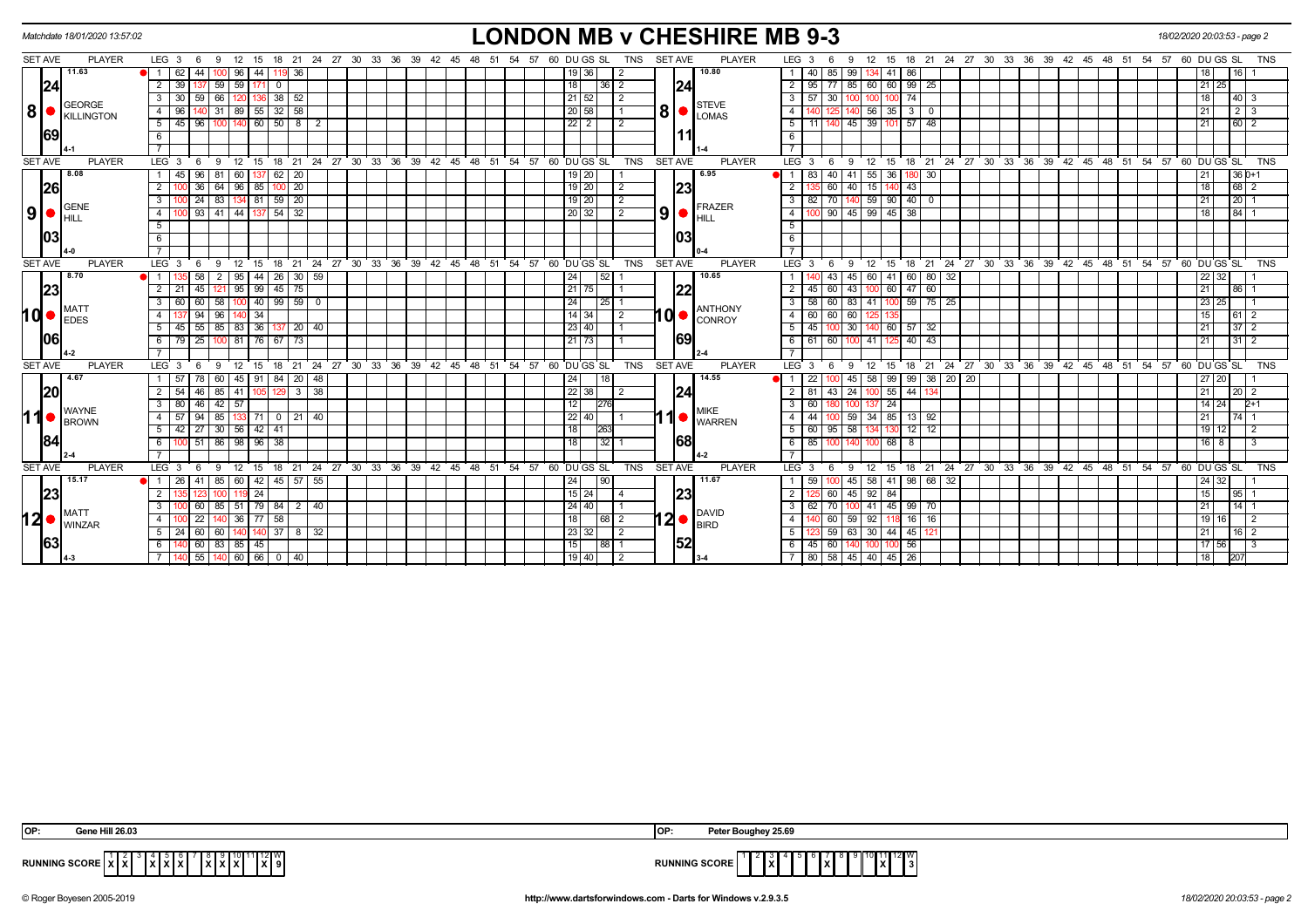| <b>LONDON MB</b>    |     |      |      |       |               |            |             |            |      |     |             | <b>CHESHIRE MB</b>        |     |              |      |            |             |            |             |            |      |     |             |
|---------------------|-----|------|------|-------|---------------|------------|-------------|------------|------|-----|-------------|---------------------------|-----|--------------|------|------------|-------------|------------|-------------|------------|------|-----|-------------|
| <b>PLAYER</b>       | W/L | LWON | LOST | AVE   | <b>TAVE</b>   | <b>PTS</b> | <b>DRTS</b> | <b>TON</b> | TON+ | 180 | <b>TONS</b> | <b>IPLAYER</b>            | W/L | <b>ILWON</b> | LOST | <b>AVE</b> | <b>TAVE</b> | <b>PTS</b> | <b>DRTS</b> | <b>TON</b> | TON+ | 180 | <b>TONS</b> |
| John Hind           | W   |      |      | 24.14 | 9.60          | 2004       |             |            |      |     | -8          | Neil Gerrard              |     |              |      | 21.80      | .00.        | 1766       | -81         |            |      |     |             |
| Danny Brown         | W   |      |      | 22.54 | 11.39         | 2750       | 122         |            |      |     | $8 + 1$     | Colin Smith               |     |              |      | 23.94      | 10.00       | 2873       | 120         |            |      |     | $7 + 1$     |
| John McDermott      |     |      |      | 23.65 | 14.42         | 3429       | 145         |            |      |     | $12 + 1$    | Paul Goodwin              | W   |              |      | 22.03      | 10.37       | 3239       | 147         |            |      |     |             |
| <b>Matt Crowley</b> | W   |      |      | 25.69 | 9.49          | 2004       | 78          |            |      |     | $6+$        | Darren Downey             |     |              |      | 25.35      | 8.05        | 1825       |             |            |      |     |             |
| <b>Mathew Wood</b>  | vv  |      |      | 24.74 | 9.70          | 2004       | 81          |            |      |     |             | Anthony Hall              |     |              |      | 20.22      | 4.15        | 1577       |             |            |      |     |             |
| <b>Chris Holt</b>   | W   |      |      | 24.29 | 13.59         | 3377       | 139         |            |      |     | $9+2$       | <b>Christopher Gibson</b> |     |              |      | 22.98      | 9.99        | 3125       | 136         |            |      |     | $7 + 1$     |
| Shane Wilson        |     |      |      | 23.99 | $9.4^{\circ}$ | 1727       |             |            |      |     |             | Peter Boughey             |     |              |      | 25.69      | 9.65        | 2004       |             |            |      |     | $7 + 1$     |
| George Killington   | W   |      |      | 24.69 | 1.63          | 2469       |             |            |      |     |             | Steve Lomas               |     |              |      | 24.1       | 10.80       | 2387       | 99          |            |      |     |             |
| Gene Hill           | W   |      |      | 26.03 | 8.08          | 2004       |             |            |      |     |             | l Frazer Hill             |     |              |      | 23.03      | 6.95        | 1796       | 78          |            |      |     | $4 + 1$     |
| <b>Matt Edes</b>    | W   |      |      | 23.06 | 8.70          | 2929       | 127         |            |      |     |             | <b>Anthony Conroy</b>     |     |              |      | 22.69      | 10.65       | 2791       | 123         |            |      |     |             |
| Wayne Brown         |     |      |      | 20.84 | 4.67          | 2417       | 116         |            |      |     |             | Mike Warren               |     |              |      | 24.68      | 14.55       | 2912       | 118         |            |      |     | $11+1$      |
| <b>Matt Winzar</b>  | W   |      |      | 23.63 | 15.17         | 3261       | 138         |            |      |     | 12          | l David Bird              |     |              |      | 23.52      | 11.67       | 3175       | 135         |            |      |     | 10          |
| <b>TOTALS</b>       |     |      |      | 23.77 |               |            | 1278        |            |      |     | $99 + 5$    | <b>TOTALS</b>             |     | 23           |      | 23.30      |             | 29470      | 1265        |            |      |     | $88 + 5$    |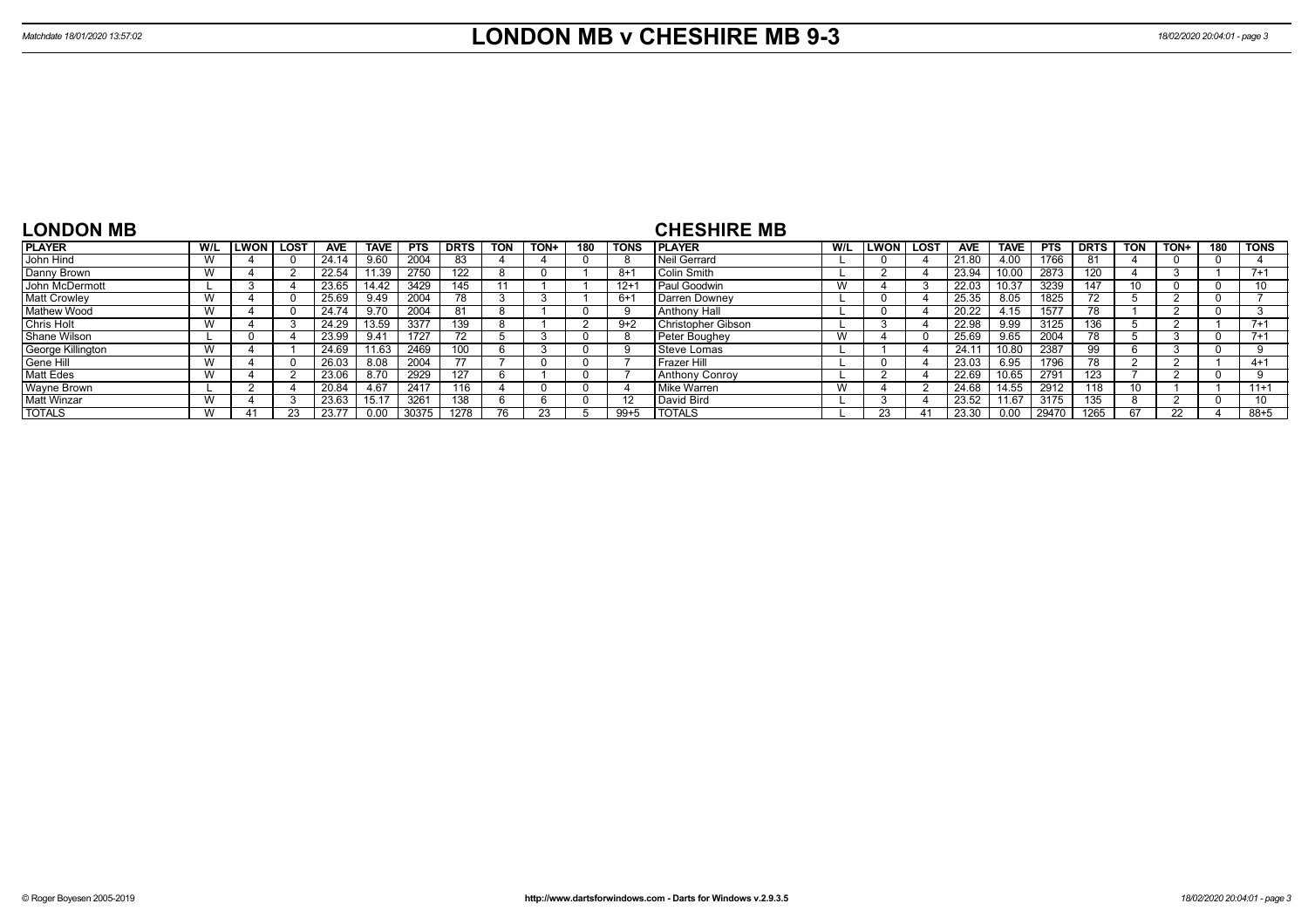|                | Matchdate 18/01/2020 11:23:09 |                                                                                                        | <b>LONDON WB v CHESHIRE WB 4-2</b>                                                                 |                                 |                                                                                                                                     | 18/02/2020 20:04:09 - page 1    |
|----------------|-------------------------------|--------------------------------------------------------------------------------------------------------|----------------------------------------------------------------------------------------------------|---------------------------------|-------------------------------------------------------------------------------------------------------------------------------------|---------------------------------|
| <b>SET AVE</b> | <b>PLAYER</b>                 | LEG <sub>3</sub><br>-24<br>27<br>30<br>- 9<br>18<br>-21<br>- 6                                         | 33 36<br>39<br>DU GS SL<br>42<br><b>TNS</b><br>45<br>48<br>-51<br>-57                              | <b>PLAYER</b><br><b>SET AVE</b> | LEG <sub>3</sub><br>27 30<br>33<br>36<br>39<br>24<br>42<br>48<br>15<br>-21<br>45<br>-51<br>-54<br>-18                               | 60 DU GS SL<br>TNS<br>57        |
|                | 4.00                          | 60<br>56                                                                                               | 26 I                                                                                               | 4.40                            | 26<br>28<br>60<br>41<br>60<br>36                                                                                                    | 40                              |
|                | 19 <br><b>TAMMY</b>           | $24$   40   59   60   84<br>$\overline{2}$<br>$00$ 81                                                  | 24 <br>$112$ 1                                                                                     | <b>HEIDI</b>                    | $52 \mid 80 \mid 30 \mid 32$<br>$2 \mid 41$<br>$85 \mid 41$                                                                         | 23 32                           |
| $\mathbf{1}$   | <b>MACKENZIE</b>              | 66 76 97<br>40<br>$41$ 81<br>$\mathbf{3}$                                                              | 19   40                                                                                            | <b>WILLIAMS</b>                 | 45 41 60<br>45 81 45<br>$3 \mid 45$                                                                                                 | 139                             |
|                | 72                            | 60 45 60 47 46 40 40 20<br>22<br>4<br>100                                                              | 32 20                                                                                              | 91                              | $100 \mid 60 \mid 52 \mid 37 \mid 19 \mid 0$<br>$50$   41  <br>$4 \mid 26$<br>100                                                   | 16<br>30                        |
|                |                               | 5                                                                                                      |                                                                                                    |                                 | 5                                                                                                                                   |                                 |
| <b>SET AVE</b> | <b>PLAYER</b>                 | LEG <sub>3</sub><br>- 9<br>12<br>18<br>$^{\circ}$ 21<br>$24 \overline{\smash{\big)}\ 27}$<br>- 6<br>15 | 30 33 36 39 42 45 48 51 54 57 60 DUGS SL<br><b>TNS</b>                                             | <b>SET AVE</b><br><b>PLAYER</b> | 18 21 24 27 30 33 36 39 42 45 48 51<br>LEG 3<br>- 9<br>12<br>15<br>- 6                                                              | $54$ $57$ 60 DU GS SL<br>TNS    |
|                | 1.19<br>13                    | 29 25 47 41 119<br>36<br>-37<br>  26   57<br>41                                                        | 37  <br>33                                                                                         | 4.40                            | $60$ 58 44 32<br>60   28<br>43<br>30   45  <br>  60                                                                                 | 32 32                           |
|                | LYNNE                         | 55   41<br> 45 <br>$\overline{2}$<br>$9 \mid 25 \mid$<br>63<br>-33 I<br>11                             | 24 <br>219                                                                                         | 151<br><b>ANDREA</b>            | 23<br>60<br>26<br>60<br>2 <sup>1</sup><br>41<br>10<br>l 41                                                                          | 25 10<br>$\overline{2}$         |
| $\mathbf{2}$   | <b>BIONDINI</b>               | 45 45 41 41 45 81 80 36 20 0 12<br>55<br>$\mathbf{3}$                                                  | 34 12                                                                                              | $\overline{2}$<br><b>HUNT</b>   | $60$ 45 60 51 20 8 16<br>41 43 81<br>$3 \mid 60$                                                                                    | 16<br>33                        |
|                | 45                            | 9 41 41 41 43 58 27 39<br>$45$ 70<br>$\overline{4}$                                                    | 33<br> 80                                                                                          | 90                              | 60   100   43   60   30   48   46   7   3  <br>4 I<br>$\overline{0}$<br>$\overline{4}$                                              | $35 \mid 4$<br>$\frac{12}{2}$   |
|                |                               | 5 <sup>5</sup>                                                                                         |                                                                                                    |                                 | 5 <sup>5</sup>                                                                                                                      |                                 |
| <b>SET AVE</b> | <b>PLAYER</b>                 | LEG <sub>3</sub><br>$12 \overline{ }$<br>15<br>18<br>21<br>-6<br>- 9                                   | 24 27 30 33 36 39 42 45 48 51<br>54 57 60 DU GS SL<br><b>TNS</b>                                   | <b>PLAYER</b><br><b>SET AVE</b> | 18 21 24 27 30 33 36 39 42 45 48 51 54 57 60 DUGS SL<br>LEG <sub>3</sub><br>12<br>15<br>-9                                          | <b>TNS</b>                      |
|                | 7.59<br> 19                   | 50 <sub>1</sub><br>60<br>60   60   11                                                                  | 60<br>21                                                                                           | 2.20<br>116                     | 44<br>$120$ 17 36<br>41 I<br>60 I<br>-83                                                                                            | 23 36                           |
|                | <b>JOANNE</b>                 | 36<br>2<br>65 64 60                                                                                    | 20 36                                                                                              | <b>SARAH</b>                    | 2   26<br>80 41 98 66 55                                                                                                            | 135                             |
| 3 <sup>1</sup> | DEAMER                        | 44 10<br>$\mathbf{3}$<br>26 45<br>  45<br>$\overline{11}$ 81 $\overline{1}$<br>$\circ$<br>10           | 30 <sup>1</sup><br>$\overline{2}$                                                                  | 3<br><b>GOODWIN</b>             | 19 11 63 60 55 15<br>3   45  <br>41   81  <br>60                                                                                    | $\sqrt{51}$<br>30               |
|                | 25                            | $100$ 43 45 65<br>$\overline{4}$<br>81<br>0 1 1 7<br>-139                                              | 30 <sup>1</sup><br>$\overline{2}$                                                                  | 186                             | 26 28 26 60 41<br>43 36 30<br>4   45                                                                                                | 166<br>27                       |
|                |                               | 5                                                                                                      |                                                                                                    |                                 | 5                                                                                                                                   |                                 |
| <b>SET AVE</b> | <b>PLAYER</b>                 | LEG <sup>1</sup><br>24<br>27<br>30 <sup>2</sup><br>18<br>21                                            | $33 \quad 36$<br>$39^{\circ}$<br>$42 \quad 45$<br>48<br>54<br>57<br>60 DUGS SL<br><b>TNS</b><br>51 | <b>SET AVE</b><br><b>PLAYER</b> | $36 \overline{39}$<br>$27 \cdot 30$<br>ີ 33<br>42<br>$45 \quad 48 \quad 51$<br>54<br>LEG <sup>3</sup><br>24<br>21<br>18             | 57<br>60 DU GS SL<br><b>TNS</b> |
|                | 3.40<br> 19                   | 85<br>$26$ 40 33<br>45                                                                                 | 27<br>40                                                                                           | 2.74<br>19                      | 95<br>38   88<br>95<br>56<br>-5                                                                                                     | 27 88                           |
|                | CARLY                         | 45 41 45<br>60<br>41<br>$\overline{2}$<br>8'                                                           | 21                                                                                                 | <b>ADELE</b>                    | 38 40 50 60<br>81                                                                                                                   | 23 60                           |
| 4              | <b>TOWNSEND</b>               | $100$ 73 32<br>3 <sup>1</sup><br>30<br>140                                                             | 20 32 <br>  3                                                                                      | 4 • <br><b>PROBIN</b>           | 36 43 96 20 99<br>$3 \mid 29$                                                                                                       | 178                             |
|                | 34                            | 40   60   45<br>$59 \mid 32 \mid 40$<br>85 60 60<br>$\overline{4}$                                     | 27<br>l 20 l                                                                                       | 102                             | 22   62   55<br>40 58<br>75<br>4   41<br>$134$ 0 $\overline{\phantom{0}}$<br>14                                                     | 28 14                           |
|                |                               | -5                                                                                                     |                                                                                                    |                                 | -5                                                                                                                                  |                                 |
| <b>SET AVE</b> | <b>PLAYER</b>                 | LEG <sub>3</sub><br>$12 \overline{ }$<br>15<br>18<br>$^{\circ}$ 21<br>-6<br>- 9                        | 24 27 30 33 36 39 42 45 48<br>51<br>54 57<br>60 DU GS SL<br><b>TNS</b>                             | <b>SET AVE</b><br><b>PLAYER</b> | 18 21 24 27 30 33 36 39 42<br>$LEG^3$ 3<br>12<br>45 48 51<br>15<br>-6<br>-9                                                         | 54 57 60 DU GS SL<br>TNS        |
|                | 6.00<br>17                    | 36<br>66   24  <br>75   40<br>100                                                                      | 24   40                                                                                            | 3.00<br>15                      | 22   55   58<br>45 41 45 83<br>-26                                                                                                  | 24<br>126                       |
|                | <b>JANE</b>                   | $\overline{2}$<br>$41 \mid 83 \mid 54$<br>32<br>26                                                     | 19 32 <br>D+1                                                                                      | <b>SALLY</b>                    | 30<br>45<br>100 85<br>85   45                                                                                                       | 1111<br>18                      |
| 5              | <b>BIGGS</b>                  | $\sqrt{22}$<br>$\mathbf{3}$<br> 45 <br>$26$   7<br>$\sqrt{81}$<br>41 I<br>45 I                         | 36<br>55 100 30<br>37   1                                                                          | 5<br><b>EVANS</b>               | $30$   13   26<br>42   11   45  <br>43 39 41 40<br>3   60<br>$100$   11                                                             | 39<br>40                        |
|                | 88                            | 45 43 60 22 41 41 60<br>$\overline{4}$<br>120<br>9                                                     | $20 \overline{40}$<br>31 40                                                                        | 33                              | $4 \mid 26 \mid$<br>26   28   9   81   24   73   41   100   28                                                                      | 65<br>30                        |
|                |                               | 5                                                                                                      |                                                                                                    |                                 | 5                                                                                                                                   |                                 |
| <b>SET AVE</b> | <b>PLAYER</b>                 | LEG <sub>3</sub><br>$12 \overline{ }$<br>18<br>24<br>27<br>30<br>- 6<br>- 9<br>- 15<br>21              | 33<br>36<br>39 42 45<br>48<br>51<br>54 57<br>60 DUGS SL<br><b>TNS</b>                              | <b>SET AVE</b><br><b>PLAYER</b> | LEG 3<br>ີ 33<br>$36 \t39$<br>42 45 48<br>51<br>54<br>12<br>15<br>-24<br>27<br>30<br>- 9<br>- 18<br>- 21                            | 60 DU GS SL<br><b>TNS</b><br>57 |
|                | 4.25<br> 14                   | $\blacksquare$<br>44<br>$^{\circ}$<br>50<br>18 I<br>l 14<br>0                                          | 57<br>$\circ$ 1<br>$\mathbf{0}$<br>$\circ$ 1<br>$\circ$ 1<br>2 <sup>1</sup><br>- 0                 | 1.00<br>l13                     | 900<br>$\circ$ 1<br>-80 I<br>$\overline{0}$<br>$\overline{\mathbf{0}}$<br>5<br>45<br>43   85  <br>40<br>$\mathbf{0}$<br>45 I<br>-15 | 56 4<br>$0$   4                 |
|                | <b>NIKKI</b>                  | 60   60   53   25   6<br>60 41 50<br>2<br>45 60 41                                                     | 316                                                                                                | ANGIE                           | 60 41 85 30 26 37 29 53 33 0<br>$2 \mid 66$                                                                                         | 33<br>$\overline{141}$          |
| 6              | PATTEN                        | 80 60 60 58 80<br>60 22<br>3 <sup>1</sup><br>81                                                        | 23 80                                                                                              | 6<br><b>SALT</b>                | 30   81   92<br>3 81 55 60 38                                                                                                       | 64<br>21                        |
|                | 68                            | $95 \mid 45 \mid 45 \mid 60 \mid 60 \mid 32 \mid 62 \mid 66 \mid 28$<br>$\overline{4}$                 | 27 <br>l 8                                                                                         | 96                              | 70   85   41   40   60   51   72   0   22<br>4 60                                                                                   | 29 22                           |
|                |                               | 60   41   81   27   45   43   64   35  <br>5 <sub>1</sub>                                              | 32 4<br>1   4                                                                                      |                                 | 5 60 45 45 81 30 49 41 32 46 32                                                                                                     | $-40$<br>30                     |

| OP: | lackenzie:<br><b>Tammy M</b><br>10.<br>19.14 | IOP: | 19.02<br>Adele l<br>Probil |
|-----|----------------------------------------------|------|----------------------------|
|     |                                              |      |                            |

**X X**  $\vert$ 4

**X**



**RUNNING SCORE**  $\begin{bmatrix} 1 & 2 & 3 \ 1 & 2 & 3 \end{bmatrix}$